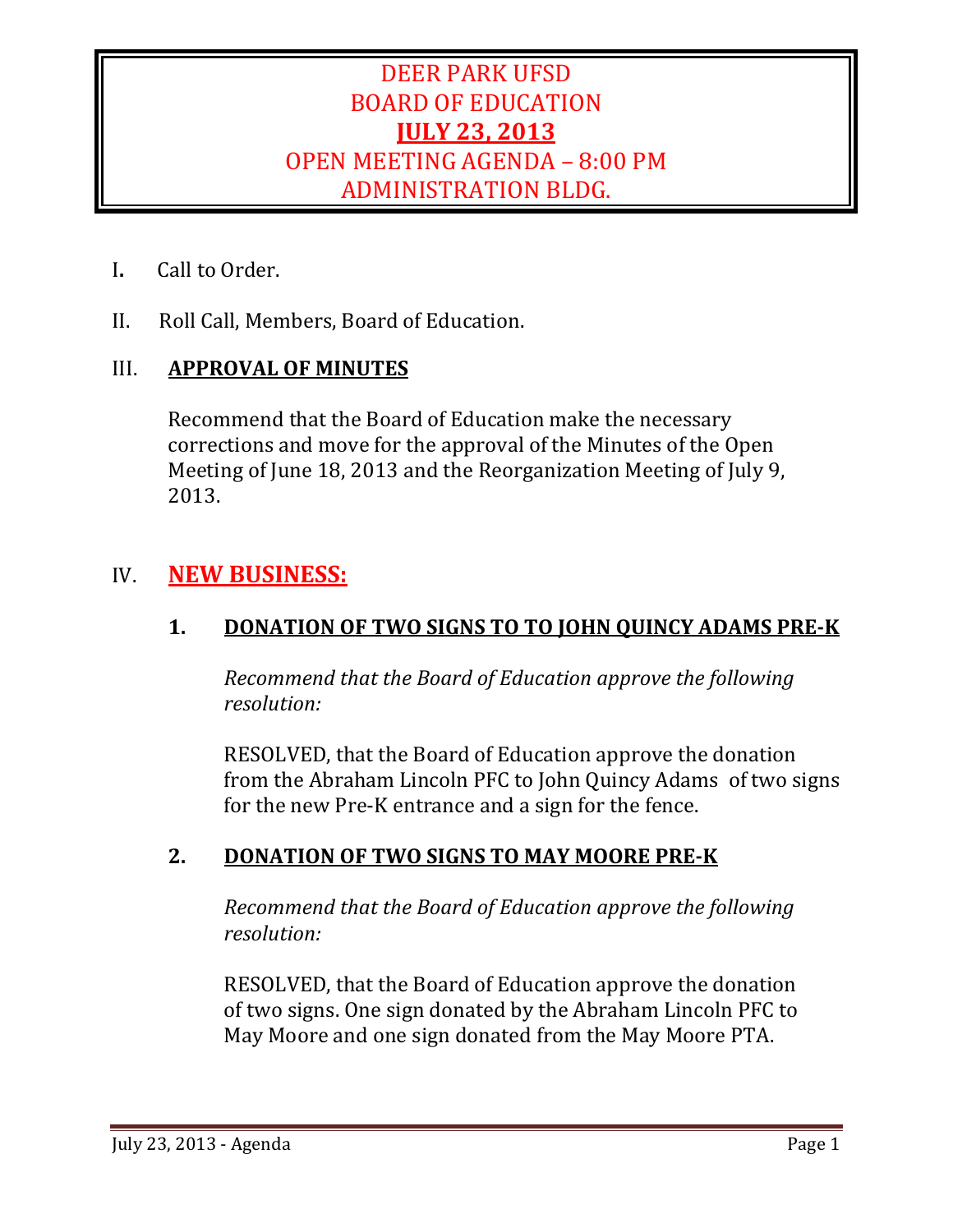# **3. DISPOSAL OF INSTRUCTIONAL TECHNOLOGY EQUIPMENT & PERIPHERALS**

 *Recommend that the Board of Education approve the following resolution:*

**RECOMMEND,** that the Board of Education approve the disposal of the Instructional Technology Equipment and Peripherals (list in file) which are either obsolete, broken, or too costly to repair.

# **4. SECOND READING & APPROVAL ‐ POLICIES**

 *Recommend that the Board of Education approve the following resolution:*

**RESOLVED**, that the Board of Education approve the following policies as accepted and adopted by the Board of Education and placed in the Board of Education manual:

- #0115 Student Harassment & Bullying Prevention & Intervention
- #0115R Student Harassment & Bullying Prevention & Intervention Regulation
- #5109 High School Attendance Policies & Procedures
- #5405 Student wellness
- #5420 Student Health Services
- #5420-R Student Health Services Regulation
- $#6700$  Purchasing
- #6700R Purchasing Regulation
- #6900 – Disposal of District Property

# 5. 2013/2014 CAPITAL **IMPROVEMENT** PROGRAM

 *Recommend that the Board of Education approve the following resolution:*

WHEREAS, the Board of Education of the **DEER PARK UFSD** is the lead agency under the State Environmental Quality Review Process for the purpose of required determinations respecting the proposed Capital Improvement Projects as follows:

### **DISTRICT WIDE SECURITY CAMERA INSTALLATION & SIDEWALK REPLACEMENT**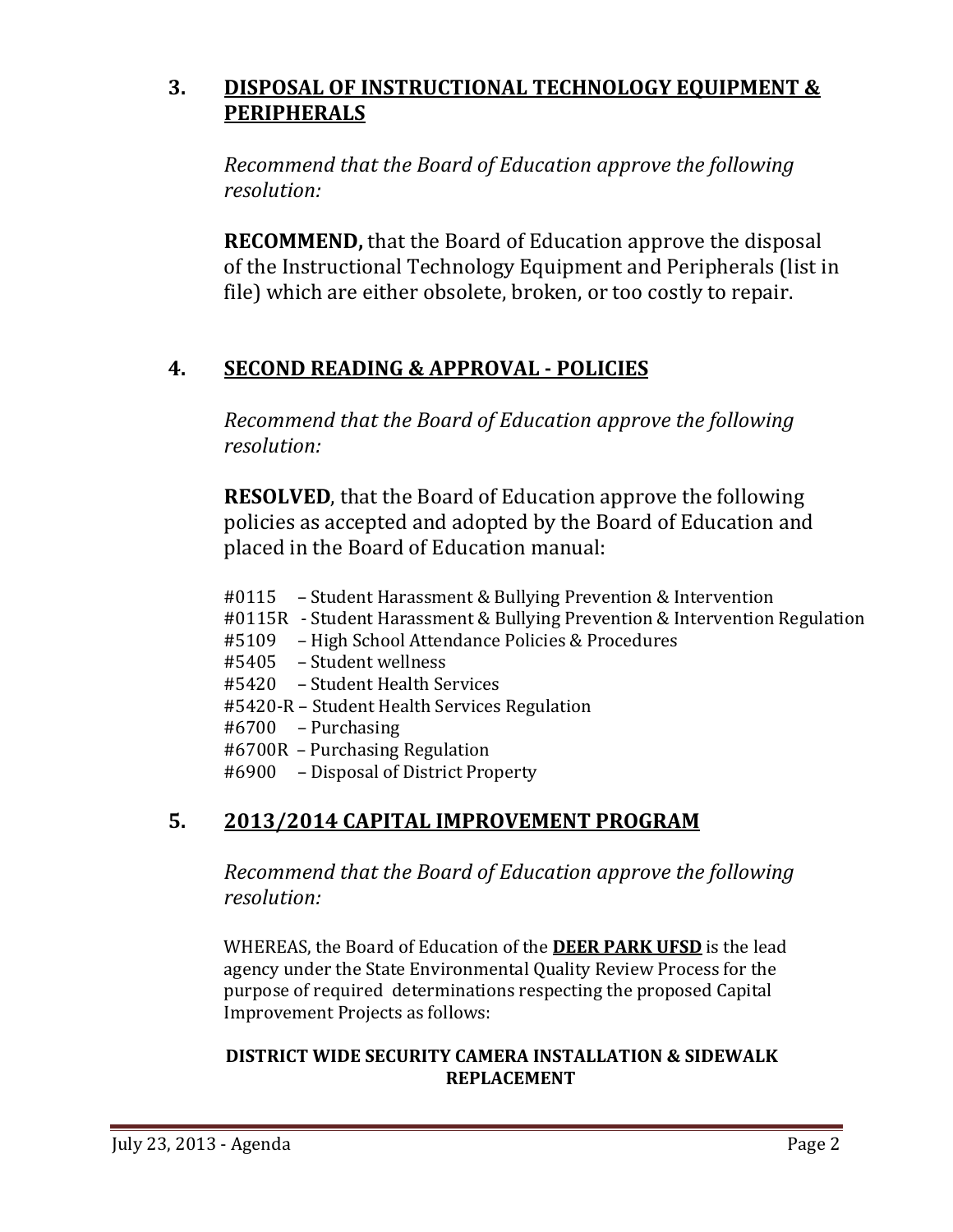WHEREAS, in 1995, amendments were made to the SEQRA Regulation (Part 617) to classify projects, which will be excluded from the requirements for the preparation of an Environmental Impact Statement (Type II Actions). The projects mentioned above are now classified as Type II Actions as determined by 6NYCRR§617.5 and

WHEREAS, these projects fall under the following categories:

- A. Routine Maintenance and Repair 6NYCRR§617.5 (c)(1): Maintenance or repair involving no substantial change in an existing facility.
- B. Replace or Rehabilitation 6NYCRR§617.5 (c)(2): replacement or rehabilitation or reconstruction of a structure of facility, in kind, on the same site, unless the work excess a threshold for a Type I action in 6NYCRR§617.4.

THEREFORE, as the lead agency for the SEQRA determination, all the above referenced projects fall under Categories "A" or "B" above. The procedure for Type II Actions, with regard to the SEQRA Process for Capital Projects noted above is "No Additional Required Action under 6NYCRR§617.5(a)".

# V. **APPROVAL OF SCHEDULES**

*Recommend, that the Board of Education approve the following schedules collectively:*

# **NON‐INSTRUCTIONAL**

### **SCHEDULE ‐‐ CS ‐‐CHANGE OF SALARY/ STATUS (Non‐Instructional)**

### **Jeanne Bosenbeck**

Robert Frost Middle School Position: School Attendance Aide Salary/Step: \$17,088 Step 1 Effective Date(s):  $9/1/2013$ 10 month CSEA position

### **Suzanne Etersque**

 Transportation Position: Summer Transporation Aide Salary/Step: \$14.74/hr Effective Date(s):  $\frac{7}{8}/2013 - \frac{8}{16}/2013$ Changed from Substitute to Regular Bus Aide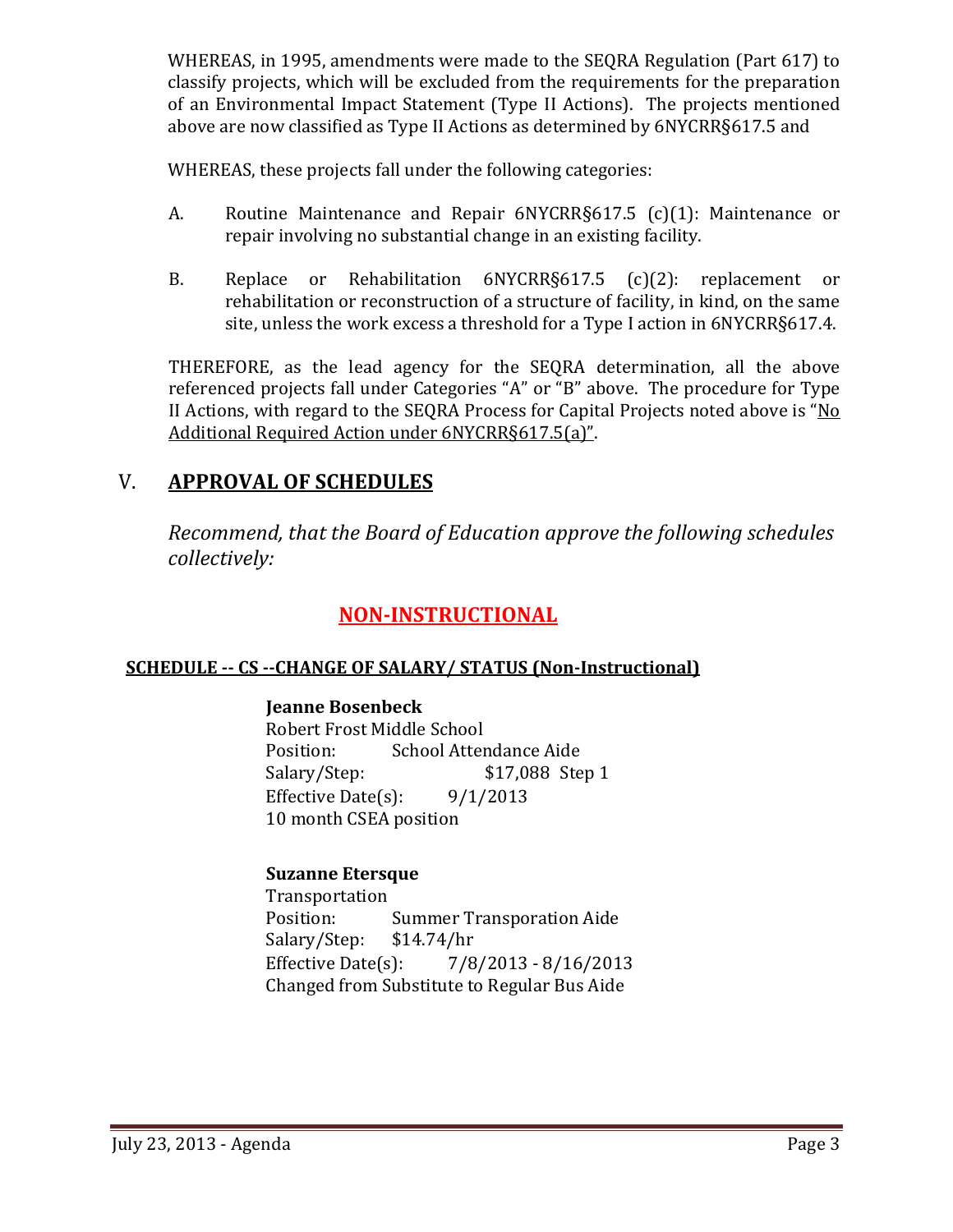### **Venus Joe**

 Transportation Position: Summer Transportation Aide Salary/Step: \$18.59/hr Effective Date(s):  $\frac{7}{8}/2013 - \frac{8}{16}/2013$ Changed from Substitute to Regular Bus Aide

### **Stephen Merman**

John F Kennedy Intermediate School Position: Custodian Salary/Step:  $$47,234$  Step 2 Effective Date(s):  $\frac{7}{1/2013}$ From Custodial Aide to Custodian

### **Tammie Negri**

 Transportation Position: Summer Transportation Aide Salary/Step: \$14.74/hr Effective Date(s):  $\frac{7}{8}/2013 - \frac{8}{16}/2013$ Changed from Substitute to Regular Bus Aide

### **John Zimmermann**

John F Kennedy Intermediate School Position: Night Custodian Salary/Step:  $$48,157$  Step 2 Effective Date(s):  $7/1/2013$ From Night Custodial Aide to Night Custodian

### **SCHEDULE ‐‐ NN ‐‐APPOINTMENTS (Non‐Instructional)**

### **KC Carter**

Deer Park High School Position: Lifeguard/Swim Instructor Salary/Step: \$9.55/hr Effective Date(s):  $7/1/2013$ 

### **Brandon Lynch**

Deer Park High School Position: Lifeguard/Swim Instructor Salary/Step: \$9.55/hr Effective Date(s):  $\frac{7}{1/2013}$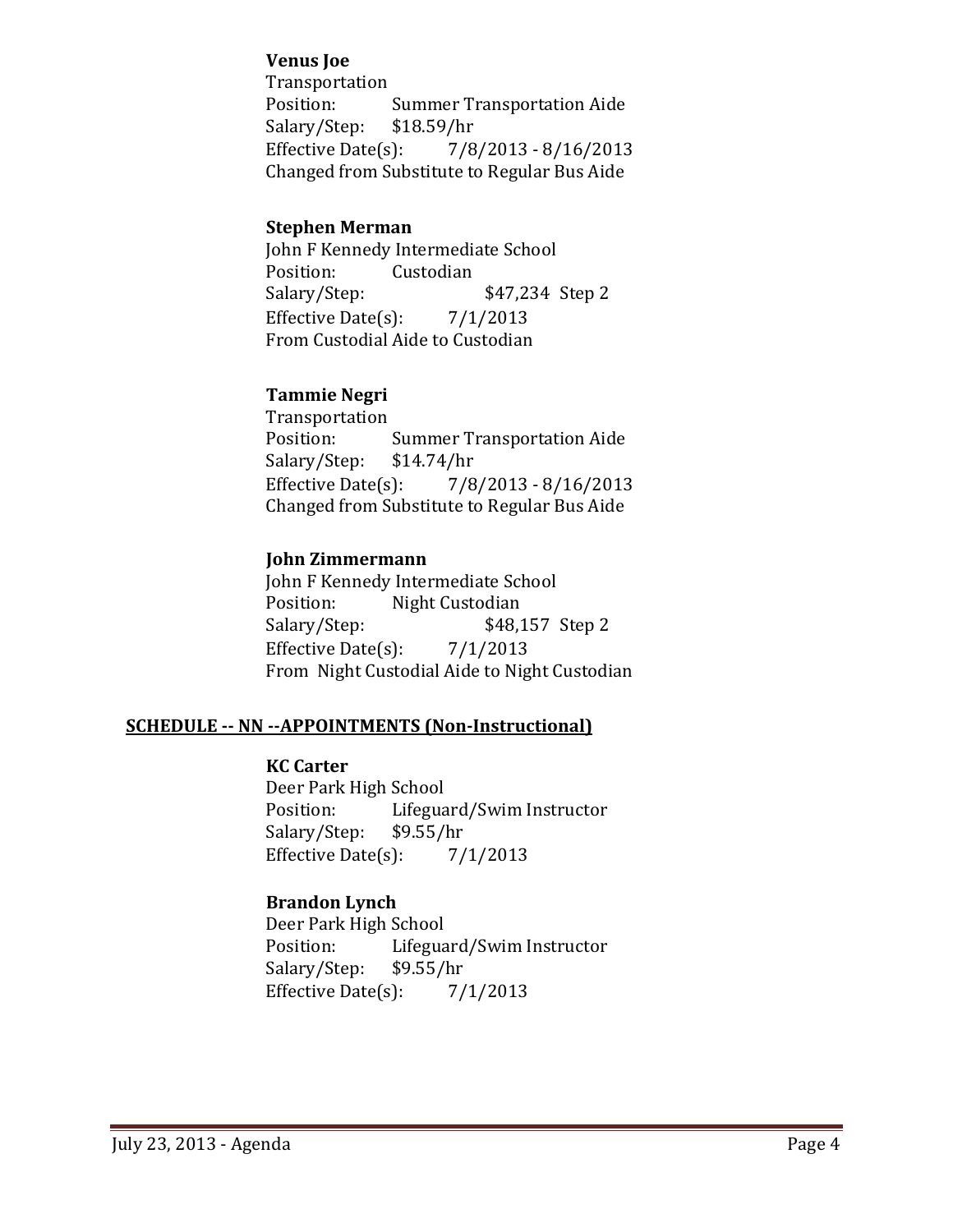#### **SCHEDULE ‐‐ NNS ‐‐REGULAR (PERMANENT) SUBSTITUTES (Non‐Instructional)**

#### **Jean Skaalerud**

District Wide Position: Substitute Float Nurse Salary/Step: \$150/day Effective Date(s):  $9/1/2013 - 6/30/2014$ 

### **SCHEDULE ‐‐ OO ‐‐RESIGNATIONS / RETIREMENTS / REMOVALS / TERMINATIONS (Non‐Instructional)**

#### **Vivian Abbas**

Deer Park High School Position: Lifeguard/Swim Instructor Salary/Step: Effective Date(s):  $6/21/2013$ Resignation. No outstanding obligation to the district.

#### **Megan Chrones**

Deer Park High School Position: Sr. Lifeguard Salary/Step: Effective Date(s):  $6/21/2013$ Resignation. No outstanding obligation to the district.

### **Andre Hobbs**

 Transportation Position: Bus Aide Salary/Step: Effective Date(s):  $6/21/2013$ Termination. No outstanding obligation to the district.

### **Samuel Locker**

Deer Park High School Position: Lifeguard/Swim Instructor Salary/Step: Effective Date(s):  $6/21/2013$ Resignation. No outstanding obligation to the district.

### **Tariq Omar**

Deer Park High School Position: Lifeguard/Swim Instructor Salary/Step: Effective Date(s):  $6/21/2013$ Resignation. No outstanding obligation to the district.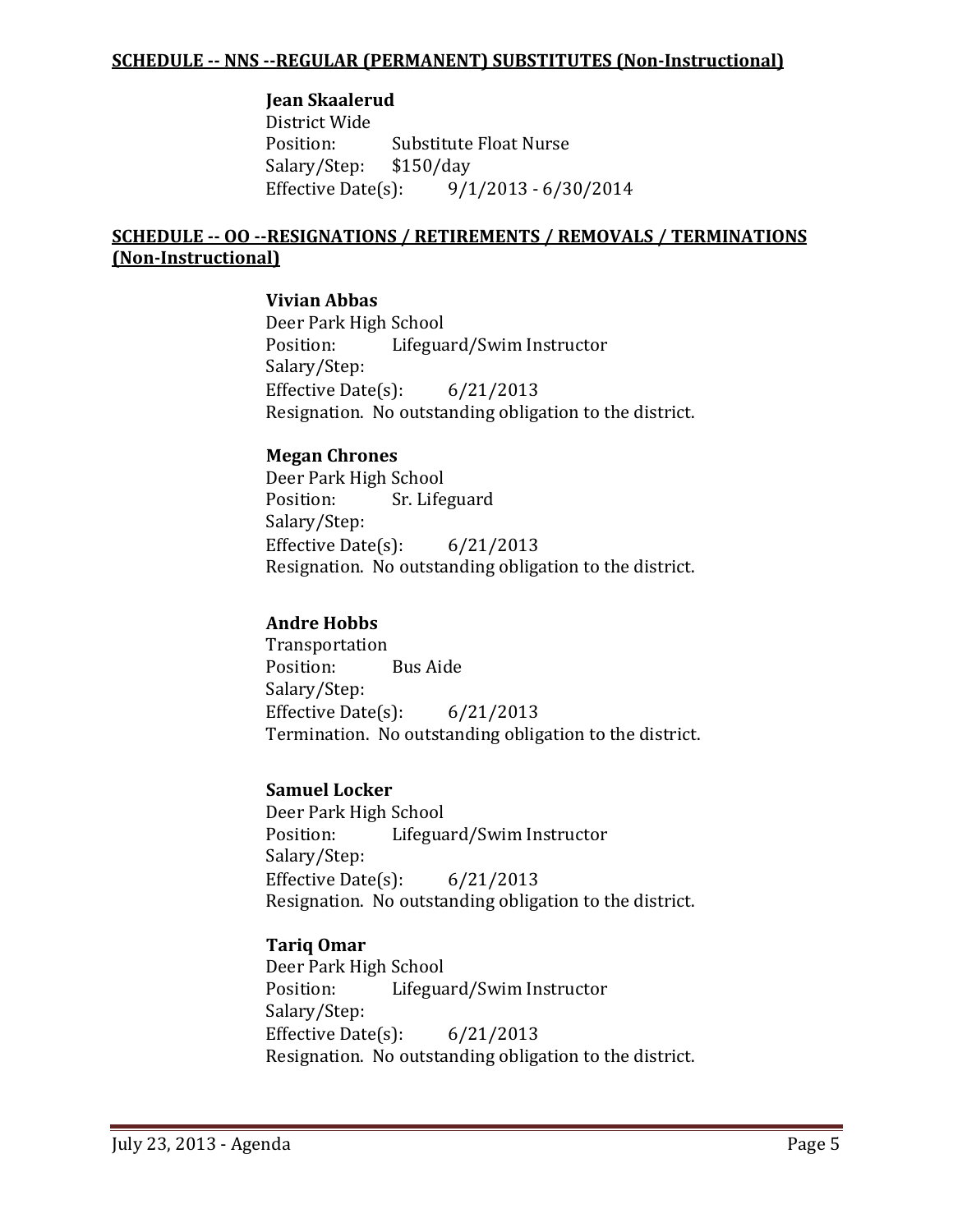### **Austin Woolley**

Deer Park High School Position: Lifeguard/Swim Instructor Salary/Step: Effective Date(s):  $6/21/2013$ Resignation. No outstanding obligation to the district.

### **SCHEDULE ‐‐ QQ ‐‐LEAVES OF ABSENCE (Non‐Instructional)**

### **Susan Ermish**

 Memorial Position: Print Shop Supervisor Salary/Step: Effective Date(s):  $6/22/2013 - 8/31/2013$ Extension of Medical LOA with Differential Pay

### **Joseph Owens**

 Memorial Position: Groundsman Salary/Step: Effective Date(s):  $\frac{7}{1/2013} - \frac{7}{14/2013}$ Paid Medical LOA (FMLA)

### **Spencer Papszycki**

Deer Park High School Position: Night Custodian Salary/Step: Effective Date(s):  $6/28/2013 - 7/12/2013$ Paid Medical LOA (sick days used as of  $7/1/13$  in lieu of differential pay)

### **Catherine Thompson**

Deer Park High School Position: Audio Visual Aide Salary/Step: Effective Date(s):  $\frac{7}{23/2013} - \frac{9}{2/2013}$ Paid Medical Leave of Absence (FMLA)

### **SCHEDULE ‐‐ TPA ‐‐TEMPORARY ASSIGNMENT (Non‐Instructional)**

### **Erin Annarumma**

 Transportation Position: Summer Transportation Aide Salary/Step:  $$13.17/hr$  Step 2 Effective Date(s): 7/8/2013 - 8/16/2013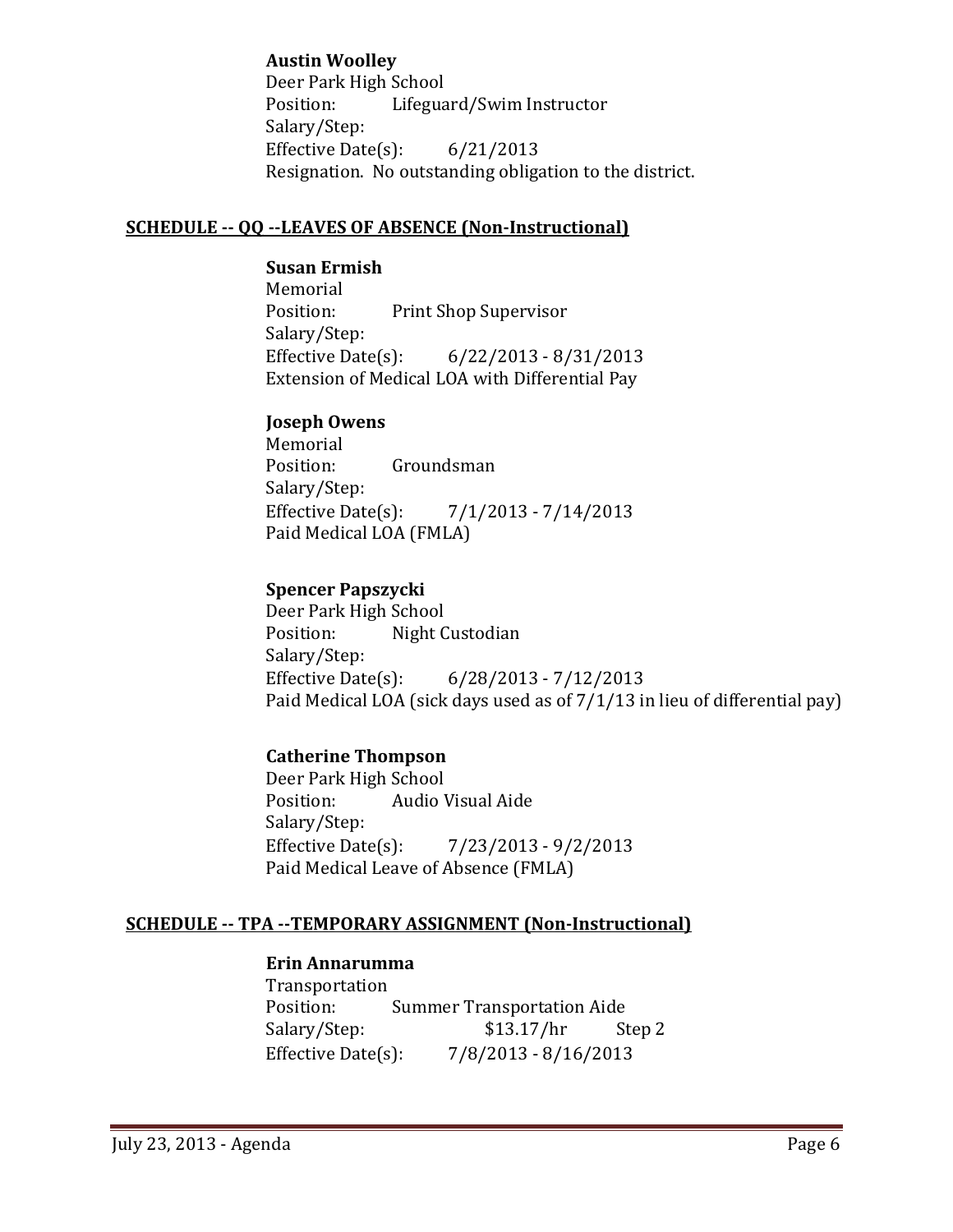### **Lucy Benivegna**

 Transportation Position: Summer Transportation Aide Salary/Step: \$16.92/hr Step 8 Effective Date(s):  $\frac{7}{8}/2013 - \frac{8}{16}/2013$ 

### **Dorota Bosenbeck**

 Transportation Position: Summer Transportation Aide Salary/Step:  $$14.74/hr$  Step 6 Effective Date(s):  $7/8/2013 - 8/16/2013$ 

### **Victoria Brennan**

 Transportation Position: Summer Transportation Aide Salary/Step:  $$16.92/hr$  Step 8 Effective Date(s):  $\frac{7}{8}/2013 - \frac{8}{16}/2013$ 

### **Donald Buhrmeister**

| Transportation         |                                   |
|------------------------|-----------------------------------|
| Position:              | <b>Summer Transportation Aide</b> |
| Salary/Step:           | \$13.92/hr<br>Step 4              |
| Effective Date $(s)$ : | $7/8/2013 - 8/16/2013$            |

### **Luis Chamaidan**

 Transportation Position: Summer Transportation Aide Salary/Step:  $$13.17/hr$  Step 2 Effective Date(s):  $\frac{7}{8}/2013 - \frac{8}{16}/2013$ 

### **Jeanne Cognato**

 Transportation Position: Summer Transportation Aide Salary/Step:  $$13.92/hr$  Step 4 Effective Date(s):  $\frac{7}{8}/2013 - \frac{8}{16}/2013$ 

### **Janice Crandall**

 Transportation Position: Summer School Substitute Transportation Aide Salary/Step: \$8.00/hr Effective Date(s):  $\frac{7}{8}/2013 - \frac{8}{16}/2013$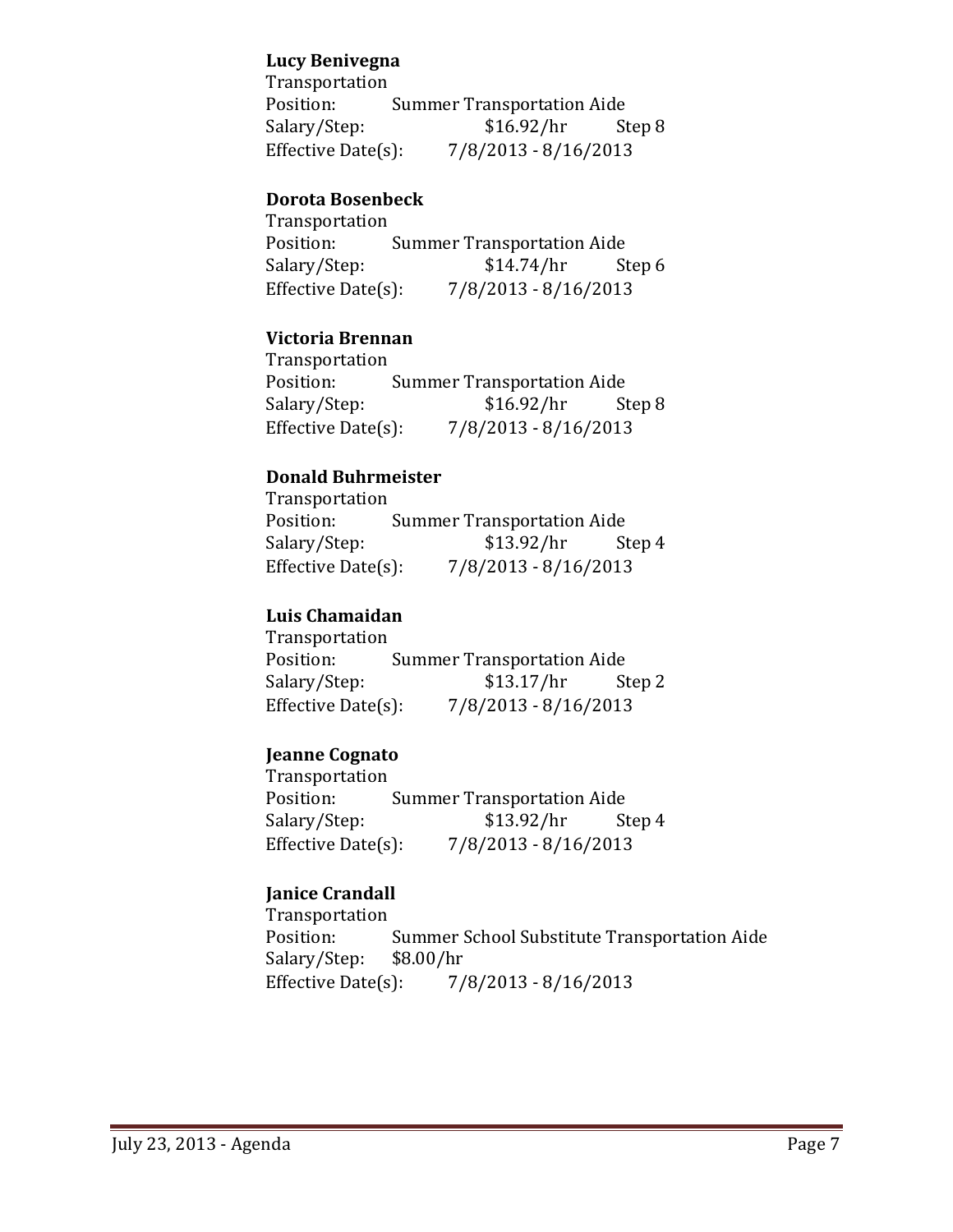### **Suzanne Etersque**

 Transportation Position: Substitute Summer School Transportation Aide Salary/Step: \$8.00/hr Effective Date(s):  $7/8/2013 - 8/16/2013$ 

### **Josephine Gambale**

 Transportation Position: Summer Transportation Aide Salary/Step:  $$16.92/hr$  Step 8 Effective Date(s):  $\frac{7}{8}/2013 - \frac{8}{16}/2013$ 

### **Anne Gisbert**

 Transportation Position: Summer Transportation Aide Salary/Step:  $$16.92/hr$  Step 8 Effective Date(s): 7/8/2013 - 8/16/2013

### **Susan Grabhorn**

 Transportation Position: Summer Transportation Aide Salary/Step: \$16.92/hr Step 8 Effective Date(s):  $\frac{7}{8}/2013 - \frac{8}{16}/2013$ 

### **Helene Horodnicki**

John F Kennedy Intermediate School Position: Summer School Nurse Salary/Step: 1/400th of Effective Date(s):  $\frac{7}{8}/2013 - \frac{8}{16}/2013$  4 hrs/day, 5 days/week 

### **Patricia Jarosewski**

 Transportation Position: Summer Transportation Aide Salary/Step:  $$16.92/hr$  Step 8 Effective Date(s):  $\frac{7}{8}/2013 - \frac{8}{16}/2013$ 

### **Venus Joe**

 Transportation Position: Substitute Summer School Transportation Aide Salary/Step: \$8.00/hr Effective Date(s):  $\frac{7}{8}/2013 - \frac{8}{16}/2013$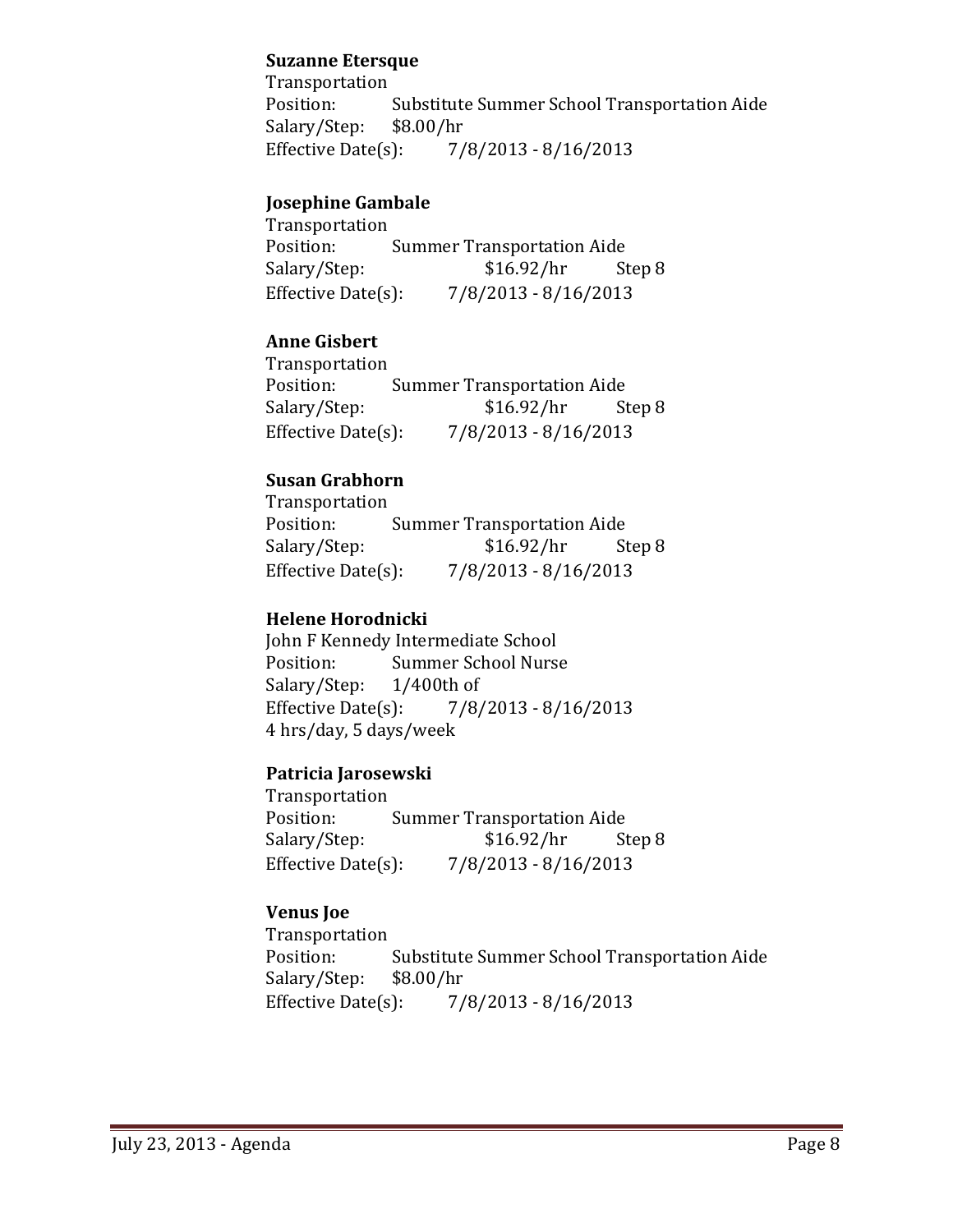### **Elaine Justic**

 Transportation Position: Summer Transportation Aide Salary/Step:  $$16.92/hr$  Step 8 Effective Date(s):  $\frac{7}{8}/2013 - \frac{8}{16}/2013$ 

### **Lauren Kirincic**

John F Kennedy Intermediate School Position: Summer Shadow Salary/Step: \$10/hr Effective Date(s):  $\frac{7}{1/2013} - \frac{8}{2/2013}$  3 hours/day

### **Nancy Liston**

 Transportation Position: Summer Transportation Aide Salary/Step:  $$16.92/hr$  Step 8 Effective Date(s):  $\frac{7}{8}/2013 - \frac{8}{16}/2013$ 

### **Lawrence Mangan**

 Memorial Position: Acting Print Shop Supervisor Salary/Step: \$53,016 Step 10 Effective Date(s):  $\frac{7}{1/2013} - \frac{8}{31/2013}$ Salary prorated at \$9,175.85

### **Clare Merkle**

 Transportation Position: Summer Transportation Aide Salary/Step:  $$16.92/hr$  Step 8 Effective Date(s):  $\frac{7}{8}/2013 - \frac{8}{16}/2013$ 

### **Tammie Negri**

 Transportation Position: Substitute Summer School Transportation Aide Salary/Step: \$8.00/hr Effective Date(s):  $7/8/2013 - 8/16/2013$ 

### **Diane Papeo**

 Transportation Position: Summer Transportation Aide Salary/Step:  $$16.92/hr$  Step 8 Effective Date(s):  $\frac{7}{8}/2013 - \frac{8}{16}/2013$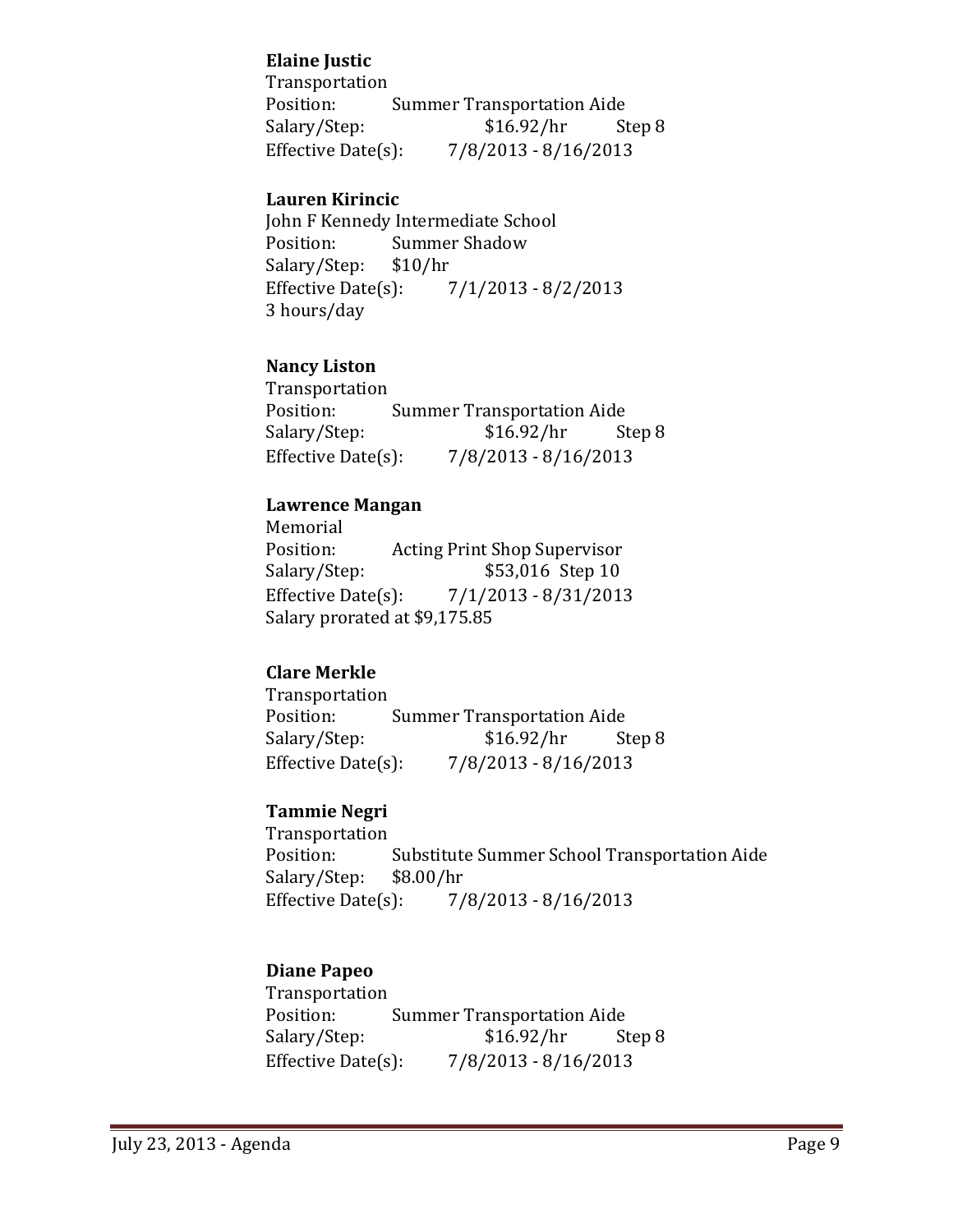### **Roselynn Reffi**

 Transportation Position: Summer Transportation Aide Salary/Step:  $$13.17/hr$  Step 2 Effective Date(s):  $7/8/2013 - 8/16/2013$ 

### **Pearl Rogers**

 Transportation Position: Summer Transportation Aide Salary/Step:  $$16.92/hr$  Step 8 Effective Date(s):  $\frac{7}{8}/2013 - \frac{8}{16}/2013$ 

### **Renee Russo**

 Transportation Position: Summer Transportation Aide Salary/Step:  $$13.17/hr$  Step 2 Effective Date(s):  $\frac{7}{8}/2013 - \frac{8}{16}/2013$ 

### **Kimberly Shea**

 Transportation Position: Summer Transportation Aide Salary/Step: \$18.59/hr Effective Date(s): 7/8/2013 - 8/16/2013

### **Gina Tortorici**

John F Kennedy Intermediate School Position: Summer Shadow Salary/Step: \$10/hr Effective Date(s):  $7/1/2013 - 8/2/2013$  3 hours/day 

# **INSTRUCTIONAL**

### **SCHEDULE ‐‐ CSS ‐‐CHANGE OF STATUS / SALARY (Instructional)**

### **Patricia Baldwin**

Deer Park High School Position: .2 Speech Teacher Salary/Step: MA/Step 1 From: \$59,350. To: \$56,516. Effective Date(s):  $9/1/2013 - 6/30/2014$ Salary prorated at \$11,303.20. Correction of Step and Salary.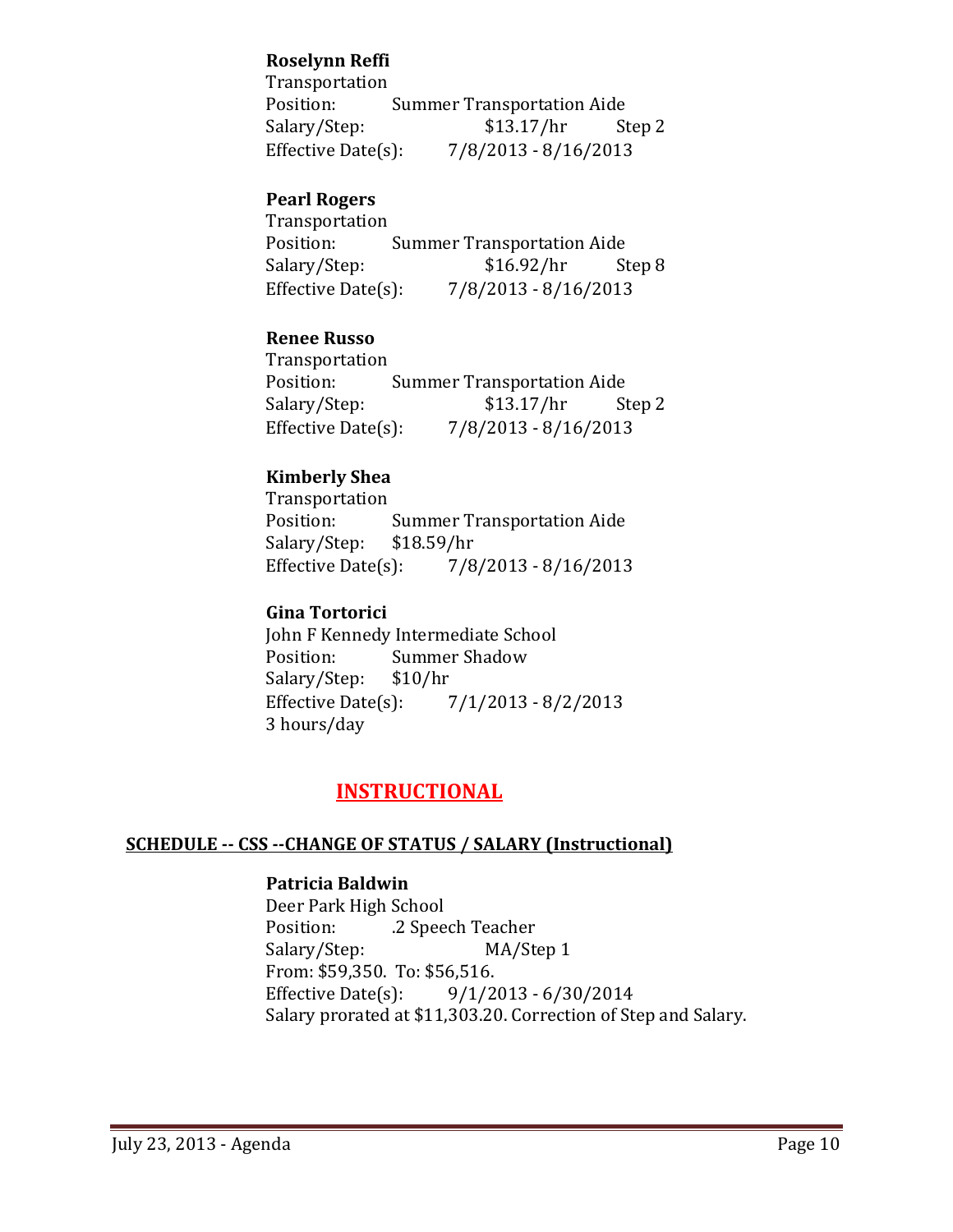### **Christina Niebling**

District Wide Position: .4 Speech Teacher Salary/Step: MA/Step 10 From: \$94,035. To: \$90,751. Effective Date(s):  $9/1/2013 - 6/30/2014$ Salary prorated at \$36,300.40 Correction of Step and Salary.

### **SCHEDULE ‐‐ NAS ‐‐ADMINSTRATIVE / SUPERVISORY APPOINTMENTS (Instructional)**

#### **Laura Gerstenhaber**

John F Kennedy Intermediate School Position: Spec Ed Summer School Supervisor Salary/Step: \$5,000 Effective Date(s):  $7/8/2013 - 8/16/2013$ 

### **SCHEDULE ‐‐ NSS ‐‐SUMMER SCHOOL APPOINTMENTS (Instructional)**

#### **Thomas Alcabes**

John F Kennedy Intermediate School Position: Spec Ed Summer School Teacher Salary/Step: \$6,663.40 Effective Date(s):  $7/8/2013 - 8/16/2013$ 4 hours/day, 5 days/week

### **Francis Amendola**

John F Kennedy Intermediate School Position: Summer Virtual Academy Science Teacher Salary/Step: \$45.29/hr Effective Date(s):  $\frac{7}{8}/2013 - \frac{8}{16}/2013$ 

### **Vincent Amodio**

John F Kennedy Intermediate School Position: Spec Ed Summer School Teacher Salary/Step: \$6,663.40 Effective Date(s):  $\frac{7}{8}/2013 - \frac{8}{16}/2013$  4 hours/day, 5 days/week

### **Donna Arena**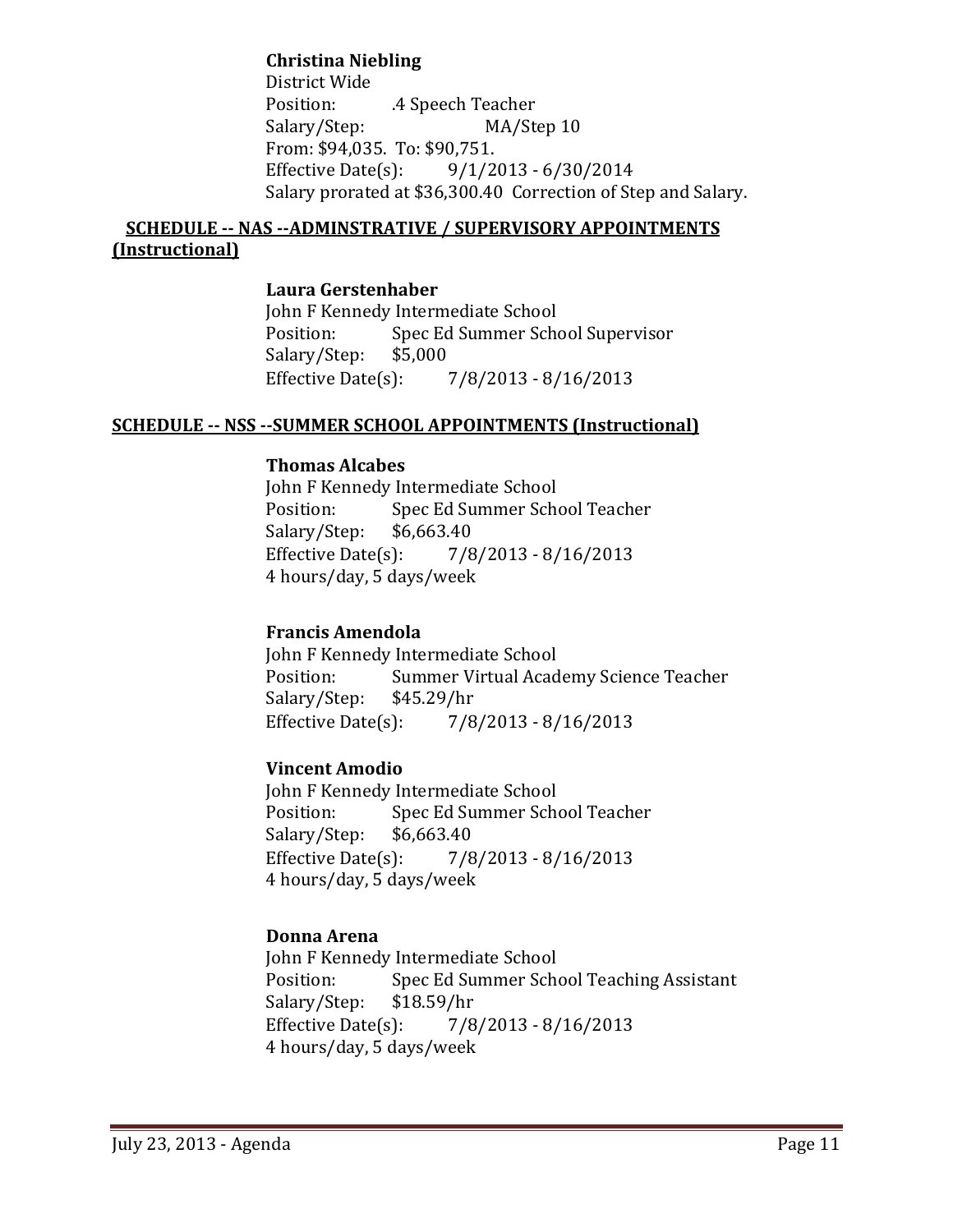### **Lisa Aronoff**

John F Kennedy Intermediate School Position: Substitute Summer School Speech Teacher Salary/Step: \$55.52/hr Effective Date(s):  $7/8/2013 - 8/16/2013$ 

### **Angela Baker**

John F Kennedy Intermediate School Position: Spec Ed Summer School Teaching Assistant Salary/Step: \$18.59/hr Effective Date(s): 7/8/2013 - 8/16/2013 4 hours/day, 5 days/week

### **Angela Baker**

John F Kennedy Intermediate School Position: Summer School Health Aide Salary/Step: \$3.25/hr Effective Date(s):  $\frac{7}{8}/2013 - \frac{8}{16}/2013$ 

### **Geri Berish**

John F Kennedy Intermediate School Position: Spec Ed Summer School Teaching Assistant Salary/Step: \$18.59/hr Effective Date(s):  $\frac{7}{8}/2013 - \frac{8}{16}/2013$ 4 hours/day, 5 days/week

### **Robin Billings**

John F Kennedy Intermediate School Position: Spec Ed Summer School Teaching Assistant Salary/Step: \$18.59/hr Effective Date(s):  $7/8/2013 - 8/16/2013$  4 hours/day, 5 days/week

### **Rachel Burkel**

John F Kennedy Intermediate School Position: Spec Ed Summer School Teacher Salary/Step: \$6,663.40 Effective Date(s):  $\frac{7}{8}/2013 - \frac{8}{16}/2013$ 4 hours/day, 5 days/week

### **Cecilia Caltabelotta**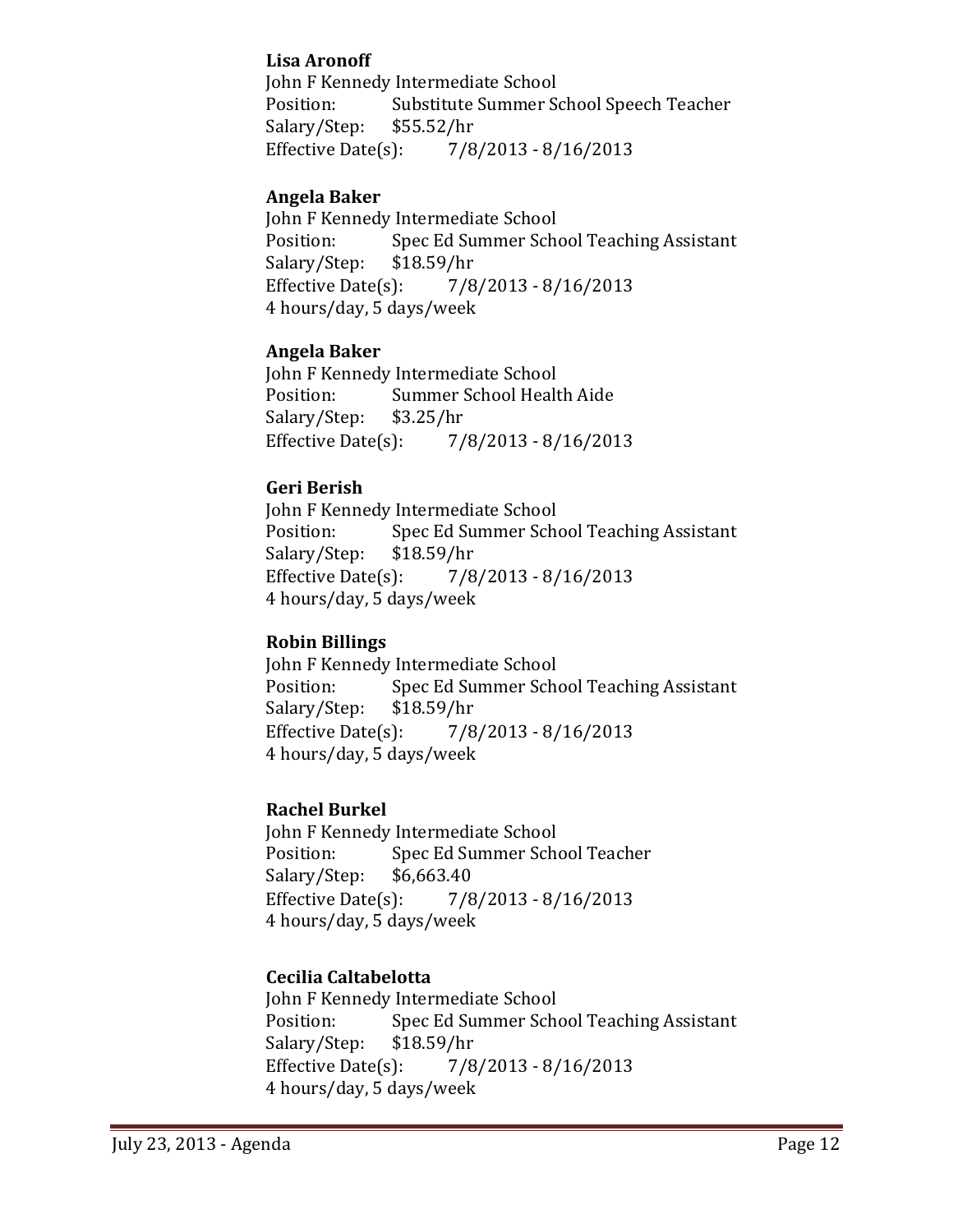### **Joyce Carmen**

John F Kennedy Intermediate School Position: Substitute Summer School Teaching Assistant Salary/Step: \$18.59/hr Effective Date(s):  $7/8/2013 - 8/16/2013$ As needed basis

### **Anthony Cinquemani**

John F Kennedy Intermediate School Position: Summer VirtualAcademy Math Teacher Salary/Step: \$45.29/hr Effective Date(s):  $\frac{7}{8}/2013 - \frac{8}{16}/2013$ 

### **Heather Ciurleo**

John F Kennedy Intermediate School Position: Spec Ed Summer School Teaching Assistan Salary/Step: \$18.59/hr Effective Date(s):  $7/8/2013 - 8/16/2013$ 4 hours/day, 5 days/week

### **Janet Ciurleo**

John F Kennedy Intermediate School Position: Spec Ed Summer School Teaching Assistan Salary/Step: \$18.59/hr Effective Date(s):  $\frac{7}{8}/2013 - \frac{8}{16}/2013$ 4 hours/day, 5 days/week

### **John Colford**

John F Kennedy Intermediate School Position: Spec Ed Summer School Teacher Salary/Step: \$6,663.40 Effective Date(s):  $\frac{7}{8}/2013 - \frac{8}{16}/2013$ 4 hours/day, 5 days/week

### **Nancy Cordone**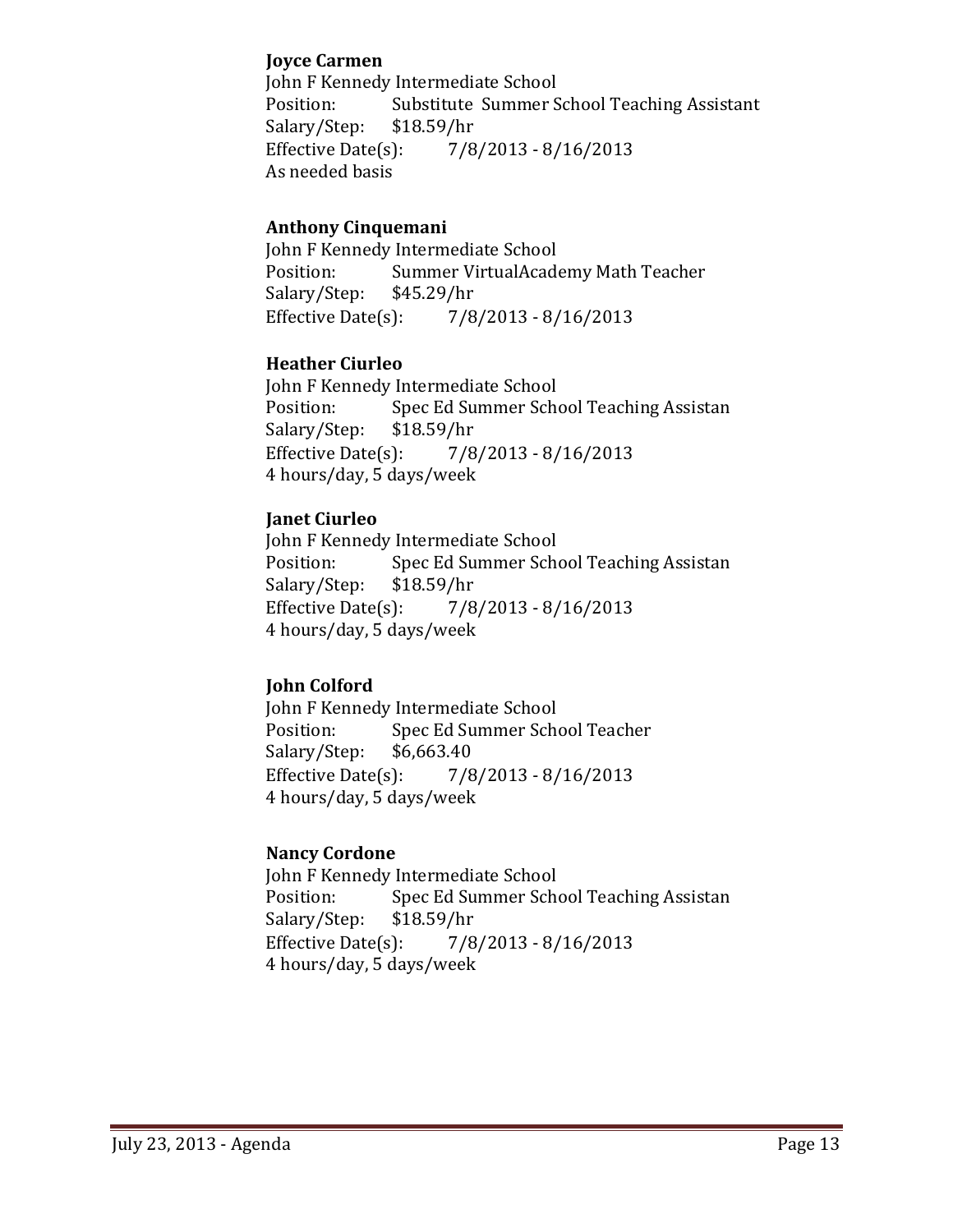### **Alexandra Coutier**

John F Kennedy Intermediate School Position: Spec Ed Summer School Teaching Assistant Salary/Step: \$18.59/hr Effective Date(s):  $\frac{7}{8}/2013 - \frac{8}{16}/2013$  4 hours/day, 5 days/week

### **Vivian D'Agostaro**

John F Kennedy Intermediate School Position: Spec Ed Summer School Teaching Assistant Salary/Step: \$18.59/hr Effective Date(s):  $\frac{7}{8}/2013 - \frac{8}{16}/2013$  4 hours/day, 5 days/week

### **Tiffany DeMarchis**

John F Kennedy Intermediate School Position: Substitute Summer School Teacher Salary/Step: \$222.11 per day Effective Date(s): 7/8/2013 - 8/16/2013 As needed basis

### **Lia Demyen**

John F Kennedy Intermediate School Position: Summer Virtual Academy Math Teacher Salary/Step: \$45.29/hr Effective Date(s):  $\frac{7}{8}/2013 - \frac{8}{16}/2013$ 

### **Nancy DePalo**

John F Kennedy Intermediate School Position: Summer School Health Aide Salary/Step: \$3.25/hr Effective Date(s):  $7/8/2013 - 8/16/2013$ 

### **Nancy DePalo**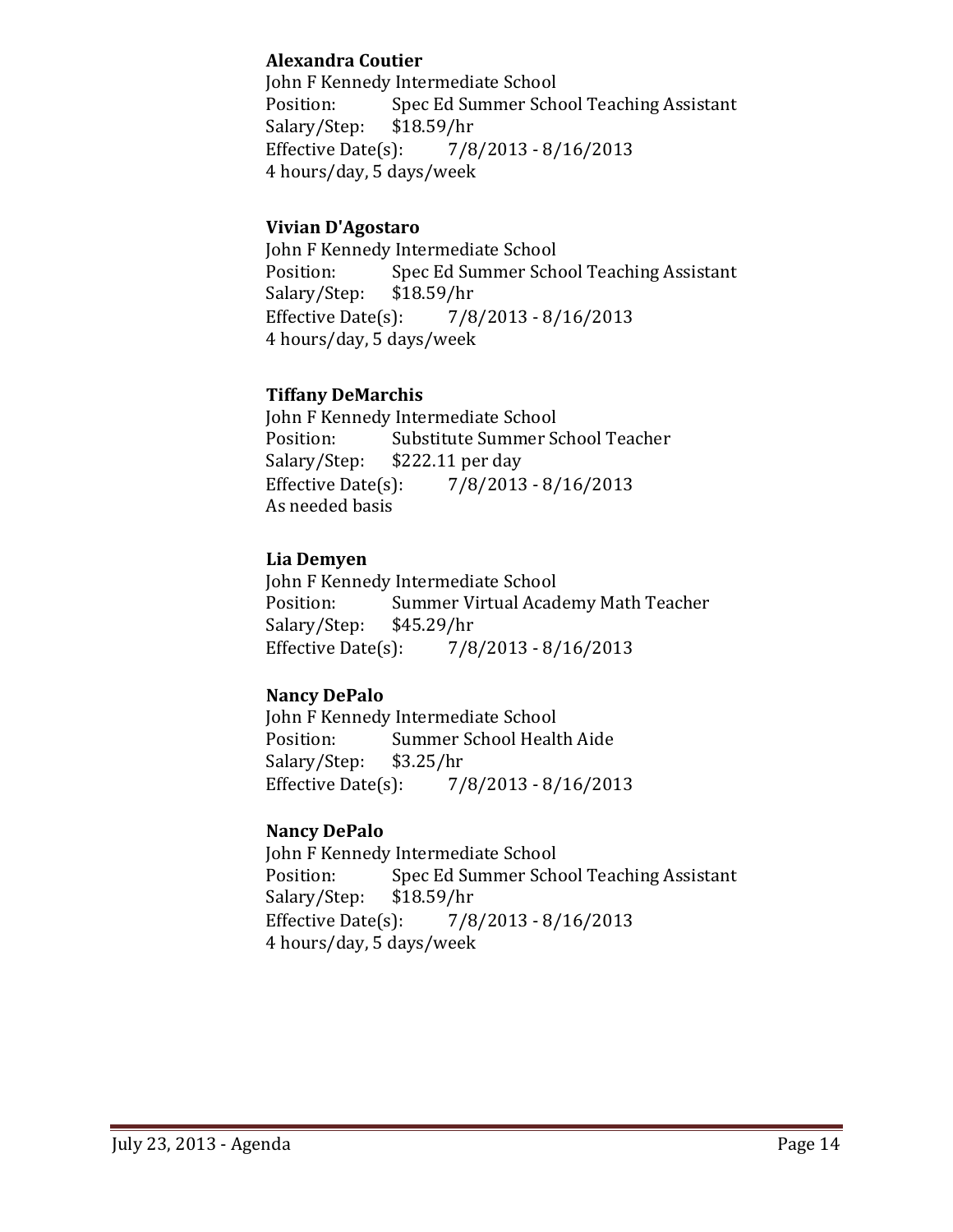### **David DePrima**

John F Kennedy Intermediate School Position: Spec Ed Summer School Teacher Salary/Step: \$6,663.40 Effective Date(s):  $7/8/2013 - 8/16/2013$  4 hours/day, 5 days/week

### **Laura Dunn**

John F Kennedy Intermediate School Position: Spec Ed Summer School Teaching Assistant Salary/Step: \$18.59/hr Effective Date(s):  $\frac{7}{8}/2013 - \frac{8}{16}/2013$  4 hours/day, 5 days/week

### **Linda Ferguson**

John F Kennedy Intermediate School Position: Spec Ed Summer School Teaching Assistant Salary/Step: \$18.59/hr Effective Date(s):  $\frac{7}{8}/2013 - \frac{8}{16}/2013$ 4 hours/day, 5 days/week

### **Michelle Franco**

John F Kennedy Intermediate School Position: Spec Ed Summer School Teacher Salary/Step: \$6,663.40 Effective Date(s):  $\frac{7}{8}/2013 - \frac{8}{16}/2013$  4 hours/day, 5 days/week

### **Justin Gutman**

John F Kennedy Intermediate School Position: Summer Virtual Academy Lab Teacher Salary/Step: \$5,774.95 Effective Date(s): 7/8/2013 - 8/16/2013

### **Justin Gutman**

John F Kennedy Intermediate School Position: Summer Virtual Academy Social Studies Teacher Salary/Step: \$45.29/hr Effective Date(s):  $\frac{7}{8}/2013 - \frac{8}{16}/2013$ 

### **John Heeg**

John F Kennedy Intermediate School Position: Summer Virtual Academy Social Studies Teacher Salary/Step: \$45.29/hr Effective Date(s):  $\frac{7}{8}/2013 - \frac{8}{16}/2013$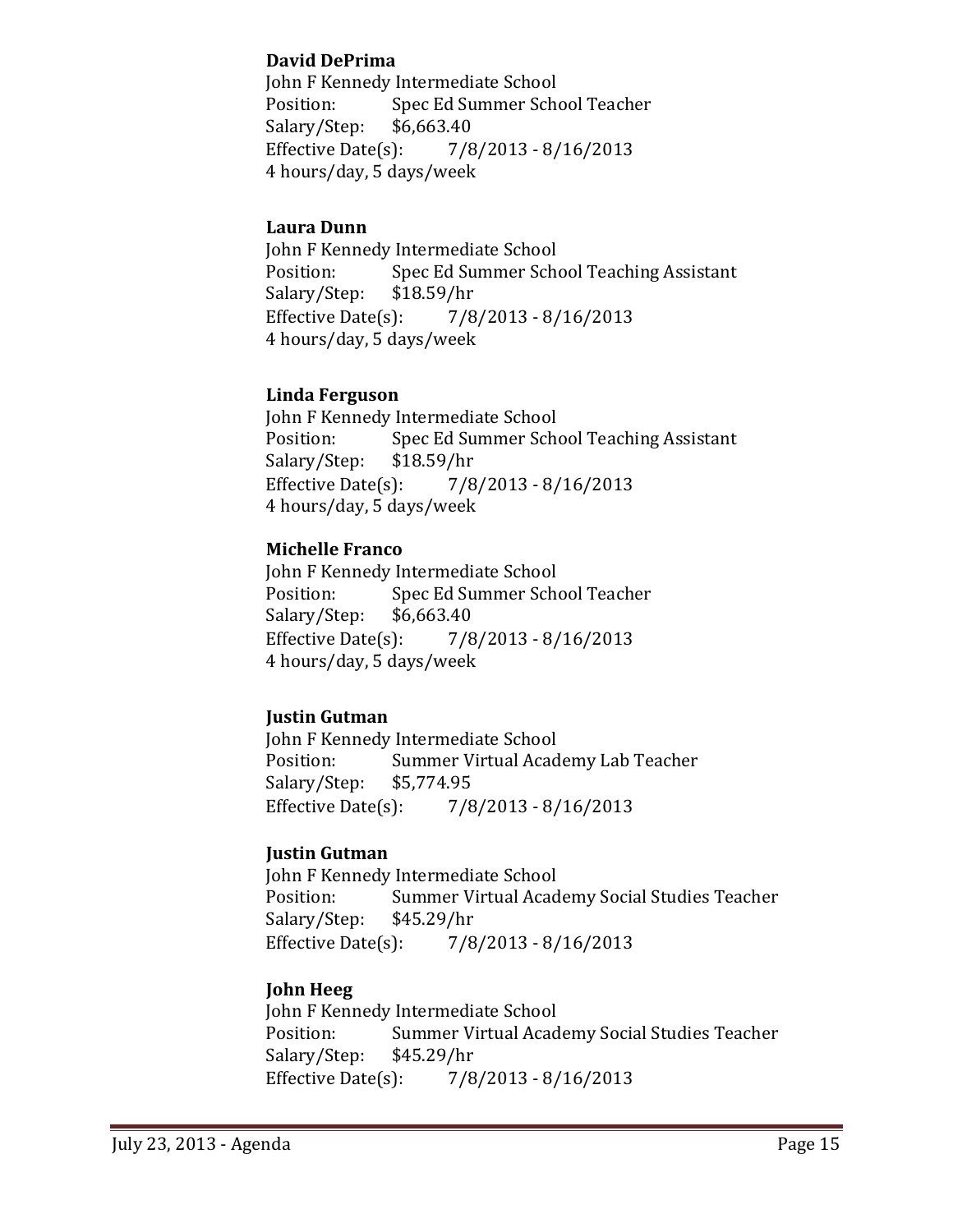### **Noemi Herles**

John F Kennedy Intermediate School Position: Spec Ed Summer School Teaching Assistant Salary/Step: \$18.59/hr Effective Date(s):  $\frac{7}{8}/2013 - \frac{8}{16}/2013$  4 hours/day, 5 days/week

### **Keri Ingleterra**

John F Kennedy Intermediate School Position: Substitute Summer School Teacher Salary/Step: \$222.11 per day Effective Date(s):  $\frac{7}{8}/2013 - \frac{8}{16}/2013$ As needed basis

### **Laurie Johnson**

John F Kennedy Intermediate School Position: Summer School Health Aide Salary/Step: \$3.25/hr Effective Date(s):  $\frac{7}{8}/2013 - \frac{8}{16}/2013$ 

### **Laurie Johnson**

John F Kennedy Intermediate School Position: Spec Ed Summer School Teaching Assistant Salary/Step: \$18.59/hr Effective Date(s):  $\frac{7}{8}/2013 - \frac{8}{16}/2013$  4 hours/day, 5 days/week

### **Edward Johntry**

John F Kennedy Intermediate School Position: Summer Virtual Academy ELA Teacher Salary/Step: \$45.29/hr Effective Date(s):  $7/8/2013 - 8/16/2013$ 

### **Brenda Klein**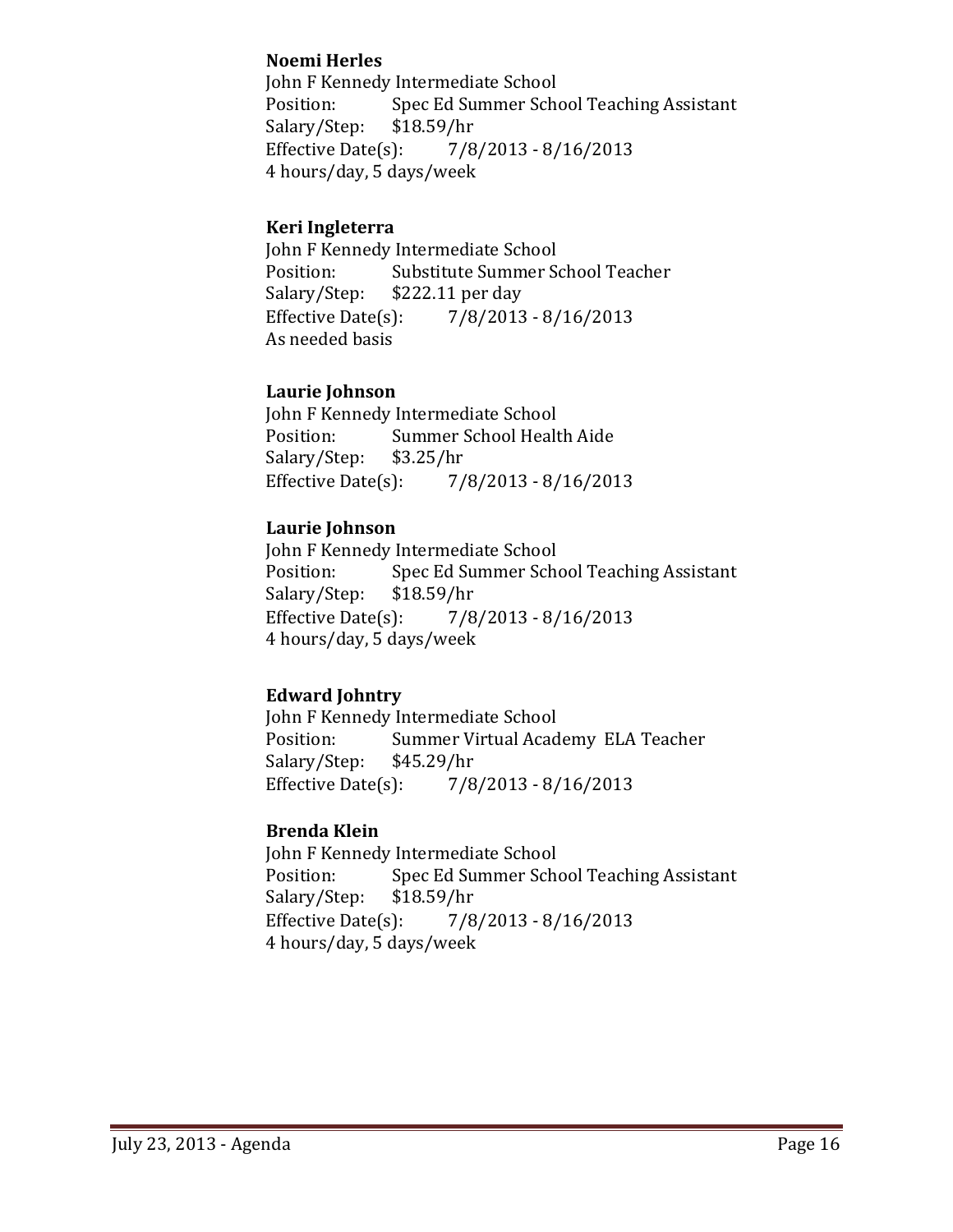### **Diane LoPiccolo**

John F Kennedy Intermediate School Position: Spec Ed Summer School Teaching Assistant Salary/Step: \$18.59/hr Effective Date(s):  $\frac{7}{8}/2013 - \frac{8}{16}/2013$  4 hours/day, 5 days/week

### **Diane LoPiccolo**

John F Kennedy Intermediate School Position: Summer School HealthAide Salary/Step: \$3.25/hr Effective Date(s):  $\frac{7}{8}/2013 - \frac{8}{16}/2013$ 

### **Kelly Lyons**

John F Kennedy Intermediate School Position: Spec Ed Summer School Teacher Salary/Step: \$6,663.40 Effective Date(s):  $7/8/2013 - 8/16/2013$  4 hours/day, 5 days/week

### **Angela Macaluso**

John F Kennedy Intermediate School Position: Spec Ed Summer School Teaching Assistant Salary/Step: \$18.59/hr Effective Date(s):  $7/8/2013 - 8/16/2013$  4 hours/day, 5 days/week

### **Frank Mastrandrea**

John F Kennedy Intermediate School Position: Spec Ed Summer School Teaching Assistant Salary/Step: \$18.59/hr Effective Date(s):  $\frac{7}{8}/2013 - \frac{8}{16}/2013$  4 hours/day, 5 days/week

### **Dawn McMullen**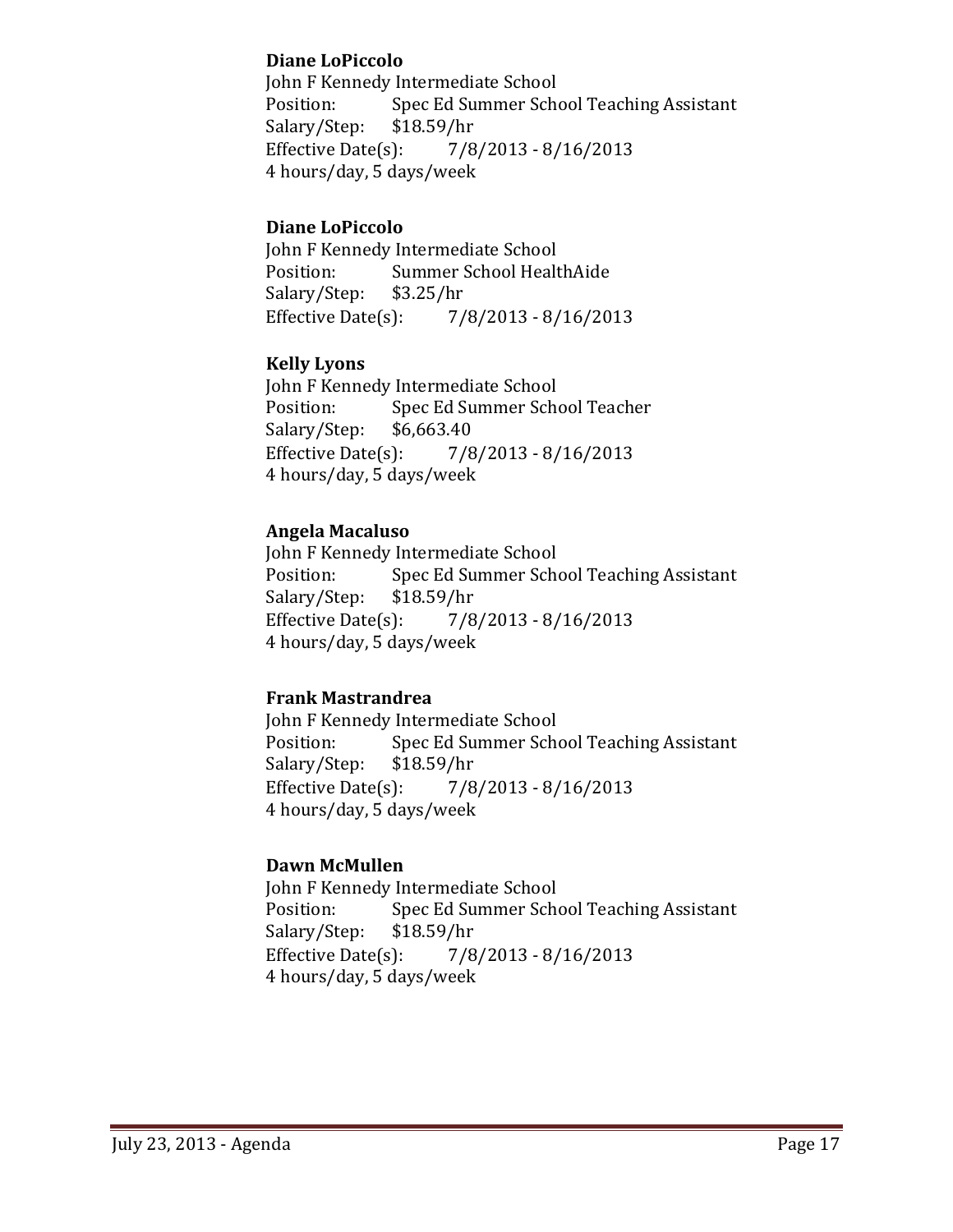### **Lisa Meyer**

John F Kennedy Intermediate School Position: Spec Ed Summer School Teaching Assistant Salary/Step: \$18.59/hr Effective Date(s):  $\frac{7}{8}/2013 - \frac{8}{16}/2013$  4 hours/day, 5 days/week

### **Lisa Meyer**

John F Kennedy Intermediate School Position: Summer School Health Aide Salary/Step: \$3.25/hr Effective Date(s):  $\frac{7}{8}/2013 - \frac{8}{16}/2013$ 

### **Robin Mont**

John F Kennedy Intermediate School Position: Spec Ed Summer School Teaching Assistant Salary/Step: \$18.59/hr Effective Date(s):  $7/8/2013 - 8/16/2013$ 4 hours/day, 5 days/week

### **Dorothy Monteith**

John F Kennedy Intermediate School Position: Spec Ed Summer School Teaching Assistant Salary/Step: \$18.59/hr Effective Date(s):  $\frac{7}{8}/2013 - \frac{8}{16}/2013$  4 hours/day, 5 days/week

### **Danielle Napoli**

John F Kennedy Intermediate School Position: Spec Ed Summer School Teaching Assistant Salary/Step: \$18.59/hr Effective Date(s):  $\frac{7}{8}/2013 - \frac{8}{16}/2013$  4 hours/day, 5 days/week

### **Zahida Nazir**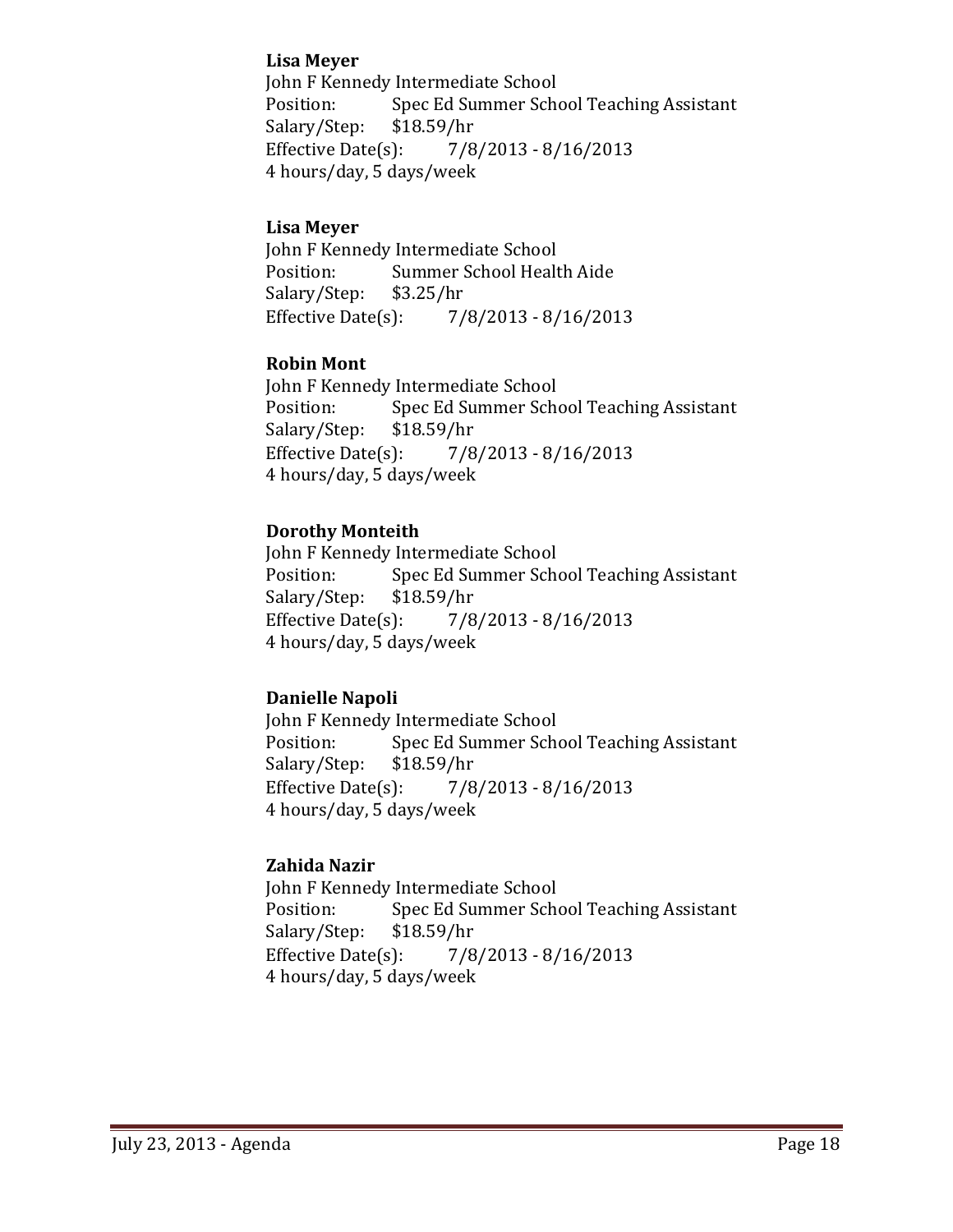### **Holly Negron**

John F Kennedy Intermediate School Position: Spec Ed Summer School Teaching Assistant Salary/Step: \$18.59/hr Effective Date(s):  $\frac{7}{8}/2013 - \frac{8}{16}/2013$  4 hours/day, 5 days/week

### **Adrianne Noroian**

John F Kennedy Intermediate School Position: Spec Ed Summer School Teaching Assistant Salary/Step: \$18.59/hr Effective Date(s):  $\frac{7}{8}/2013 - \frac{8}{16}/2013$  4 hours/day, 5 days/week

### **Stephanie O'Connell**

John F Kennedy Intermediate School Position: Spec Ed Summer School Speech Teacher Salary/Step: \$6,663.40 Effective Date(s):  $\frac{7}{8}/2013 - \frac{8}{16}/2013$ 4 hours/day 5 days/week

### **Barbara O'Sullivan**

John F Kennedy Intermediate School Position: Spec Ed Summer School Teaching Assistant Salary/Step: \$18.59/hr Effective Date(s):  $\frac{7}{8}/2013 - \frac{8}{16}/2013$ 4 hours/day, 5 days/week

### **Joanne Pendzinski**

John F Kennedy Intermediate School Position: Spec Ed Summer School Teaching Assistant Salary/Step: \$18.59/hr Effective Date(s):  $\frac{7}{8}/2013 - \frac{8}{16}/2013$  4 hours/day, 5 days/week

### **Maria Reccardi**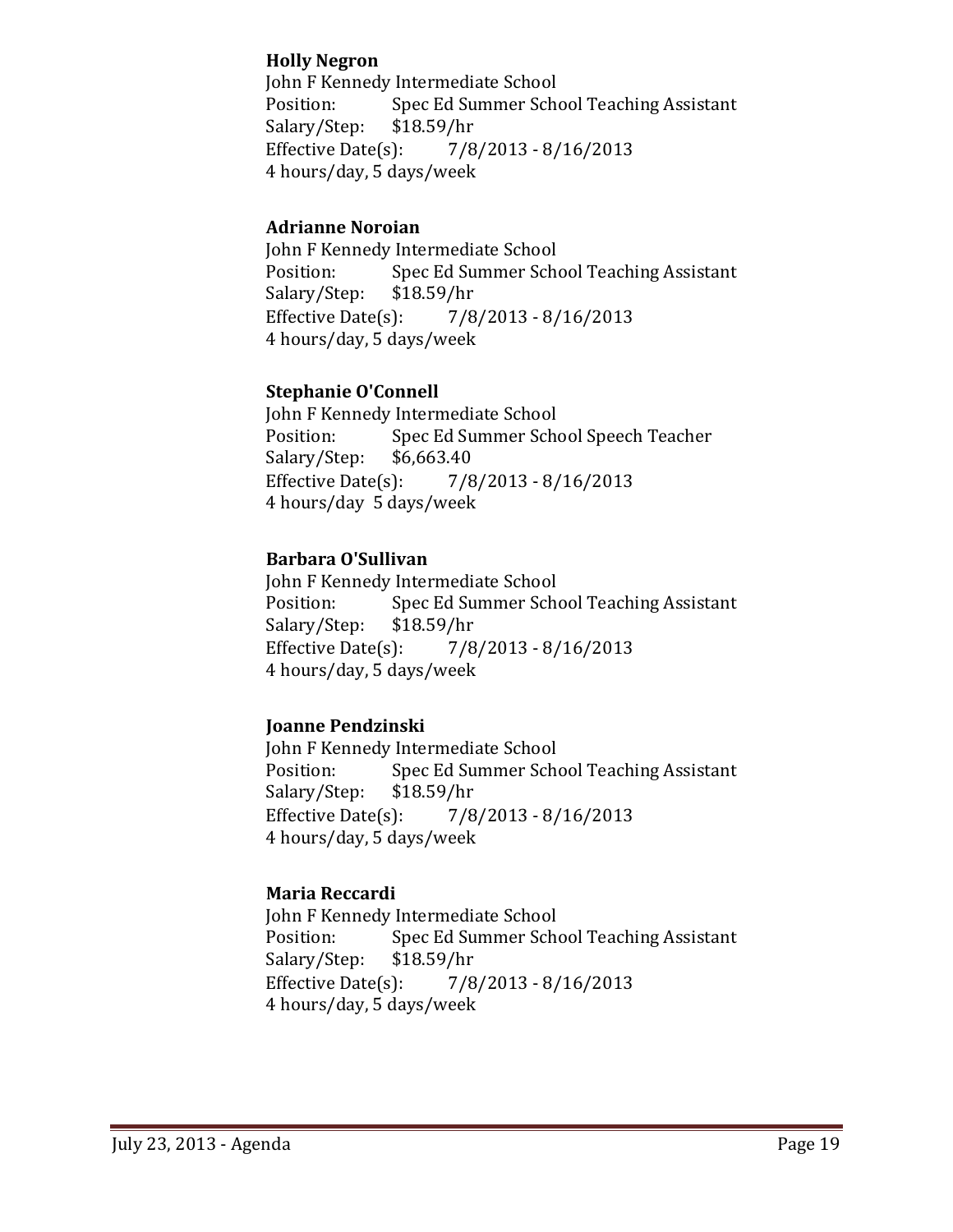### **Maria Reccardi**

John F Kennedy Intermediate School Position: Summer School Health Aide Salary/Step: \$3.25/hr Effective Date(s):  $7/8/2013 - 8/16/2013$ 

### **Lori Reutzel**

John F Kennedy Intermediate School Position: Spec Ed Summer School Teaching Assistant Salary/Step: \$18.59/hr Effective Date(s):  $\frac{7}{8}/2013 - \frac{8}{16}/2013$ 4 hours/day, 5 days/week

### **Lori Reutzel**

John F Kennedy Intermediate School Position: Summer School Health Aide Salary/Step: \$3.25/hr Effective Date(s):  $\frac{7}{8}/2013 - \frac{8}{16}/2013$ 

### **Bryan Schuster**

John F Kennedy Intermediate School Position: Spec Ed Summer School Teaching Assistant Salary/Step: \$18.59/hr Effective Date(s):  $\frac{7}{8}/2013 - \frac{8}{16}/2013$ 4 hours/day, 5 days/week

### **Debbie Smith**

John F Kennedy Intermediate School Position: Summer Special Ed AIS Reading Teacher Salary/Step: \$55.52/hr Effective Date(s):  $\frac{7}{8}/2013 - \frac{8}{16}/2013$  3 hours/week

### **Christine Sokol**

John F Kennedy Intermediate School Position: Spec Ed Summer School Speech Teacher Salary/Step: \$6,663.40 Effective Date(s):  $\frac{7}{8}/2013 - \frac{8}{16}/2013$ 4 hours/day 5 days/week

### **Anna Strenta**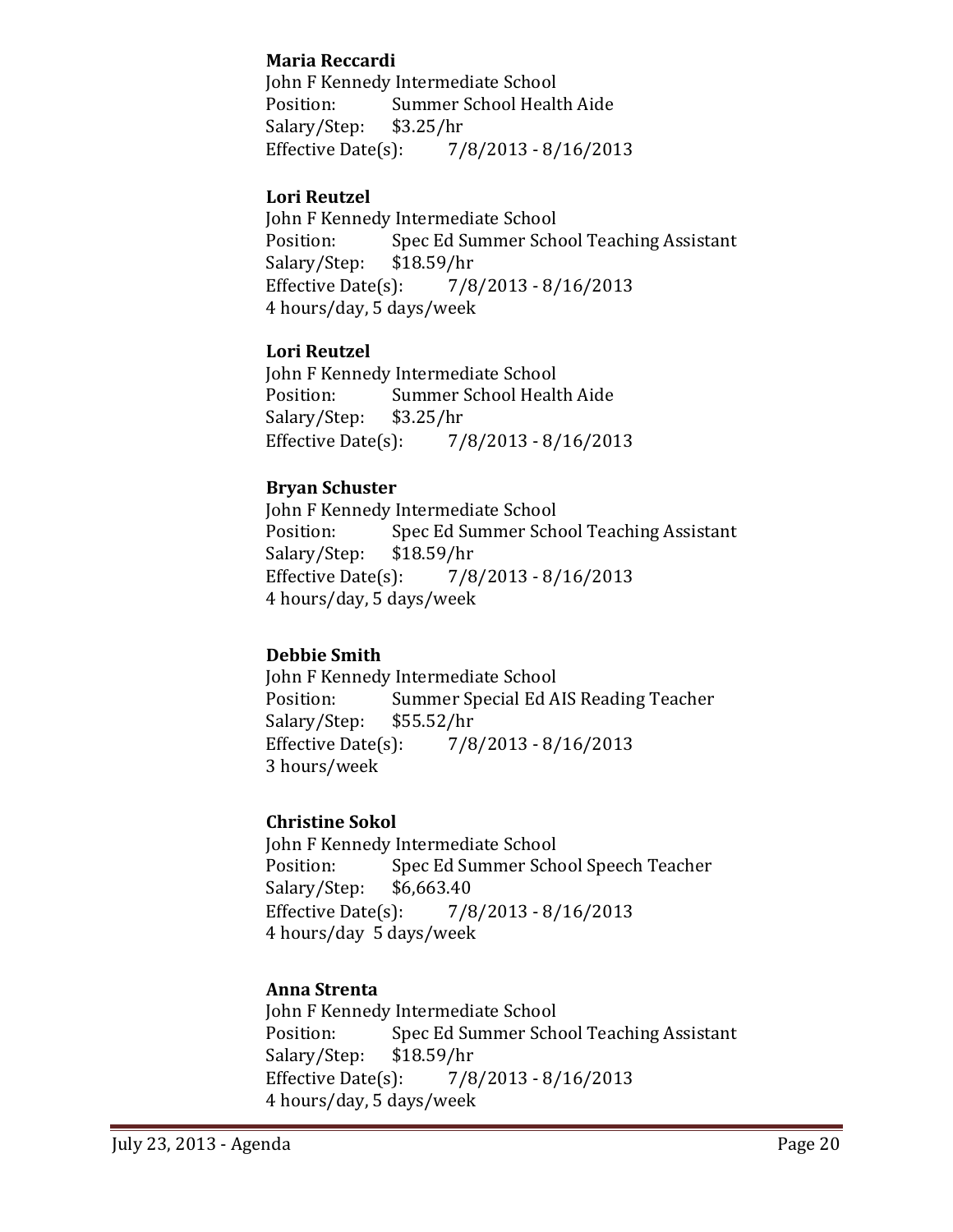### **Lori Sullivan**

John F Kennedy Intermediate School Position: Spec Ed Summer School Teaching Assistant Salary/Step: \$18.59/hr Effective Date(s):  $\frac{7}{8}/2013 - \frac{8}{16}/2013$  4 hours/day, 5 days/week 

### **Kristin Thompson**

John F Kennedy Intermediate School Position: Spec Ed Summer School Teaching Assistant Salary/Step: \$18.59/hr Effective Date(s):  $7/8/2013 - 8/16/2013$ 4 hours/day, 5 days/week

### **Marie Tortorici**

John F Kennedy Intermediate School Position: Spec Ed Summer School Teacher Salary/Step: \$6,663.40 Effective Date(s):  $\frac{7}{8}/2013 - \frac{8}{16}/2013$ 4 hours/day, 5 days/week

### **Joseph Verdicchio**

John F Kennedy Intermediate School Position: Spec Ed Summer School Teaching Assistant Salary/Step: \$18.59/hr Effective Date(s):  $7/8/2013 - 8/16/2013$ 4 hours/day, 5 days/week

### **Suzanne Wright**

John F Kennedy Intermediate School Position: Spec Ed Summer School Teaching Assistant Salary/Step: \$18.59/hr Effective Date(s):  $7/8/2013 - 8/16/2013$ 4 hours/day, 5 days/week

### **Linda Zimmerly**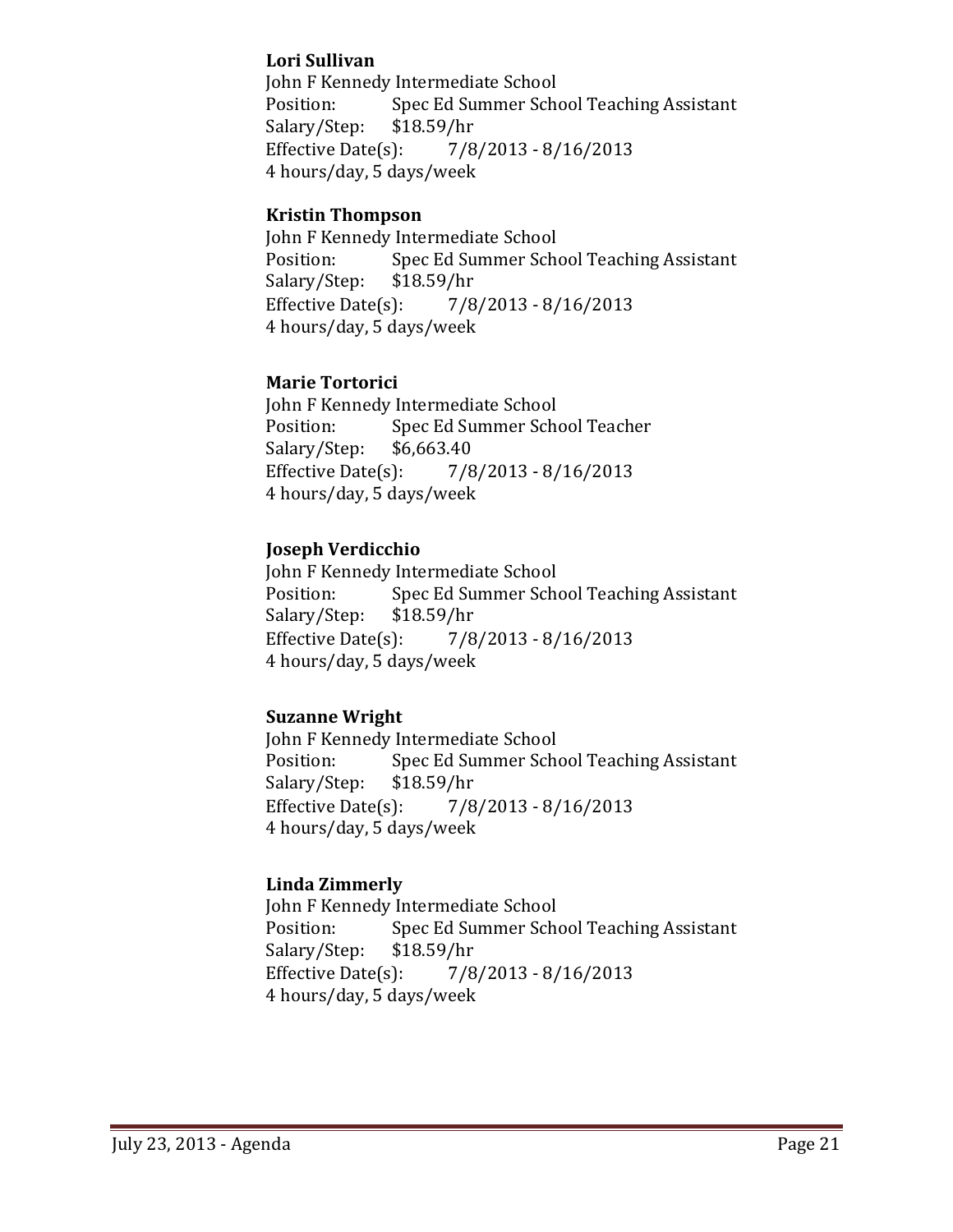### **Linda Zimmerly**

John F Kennedy Intermediate School Position: Summer School Health Aide Salary/Step: \$3.25/hr Effective Date(s):  $7/8/2013 - 8/16/2013$ 

### **SCHEDULE ‐‐ O ‐‐RESIGNATIONS / RETIREMENTS / REMOVALS / TERMINATIONS (Instructional)**

### **Vincent Amodio**

District Wide Position: ABA Home Provider Salary/Step: Effective Date(s):  $6/28/2013$ Resignation as ABA Provider ONLY.

### **Daniel Richards**

District Wide Position: Per-Diem Substitute Teacher Salary/Step: Effective Date(s):  $6/21/2013$ Resignation. No outstanding obligation to the district.

### **Margaret Roer**

District Wide Position: Per-Diem Substitute Teacher Salary/Step: Effective Date(s):  $7/2/2013$ Resignation. No outstanding obligation to the district.

### **SCHEDULE ‐‐ Q ‐‐LEAVES OF ABSENCE (Instructional)**

### **Lisa Martiniello**

Deer Park High School Position: English Teacher Salary/Step: Effective Date(s):  $9/1/2013 - 9/13/2013$ Paid Maternity Sick LOA (FMLA)

### **SCHEDULE ‐‐ TTPA ‐‐TEMPORARY ASSIGNMENT (Instructional)**

### **Maria Adams**

Deer Park High School Position: Living Environment Prep Class Teacher Salary/Step: \$66.70/hour Effective Date(s):  $\frac{7}{29/2013} - \frac{8}{12/2013}$  4 Sessions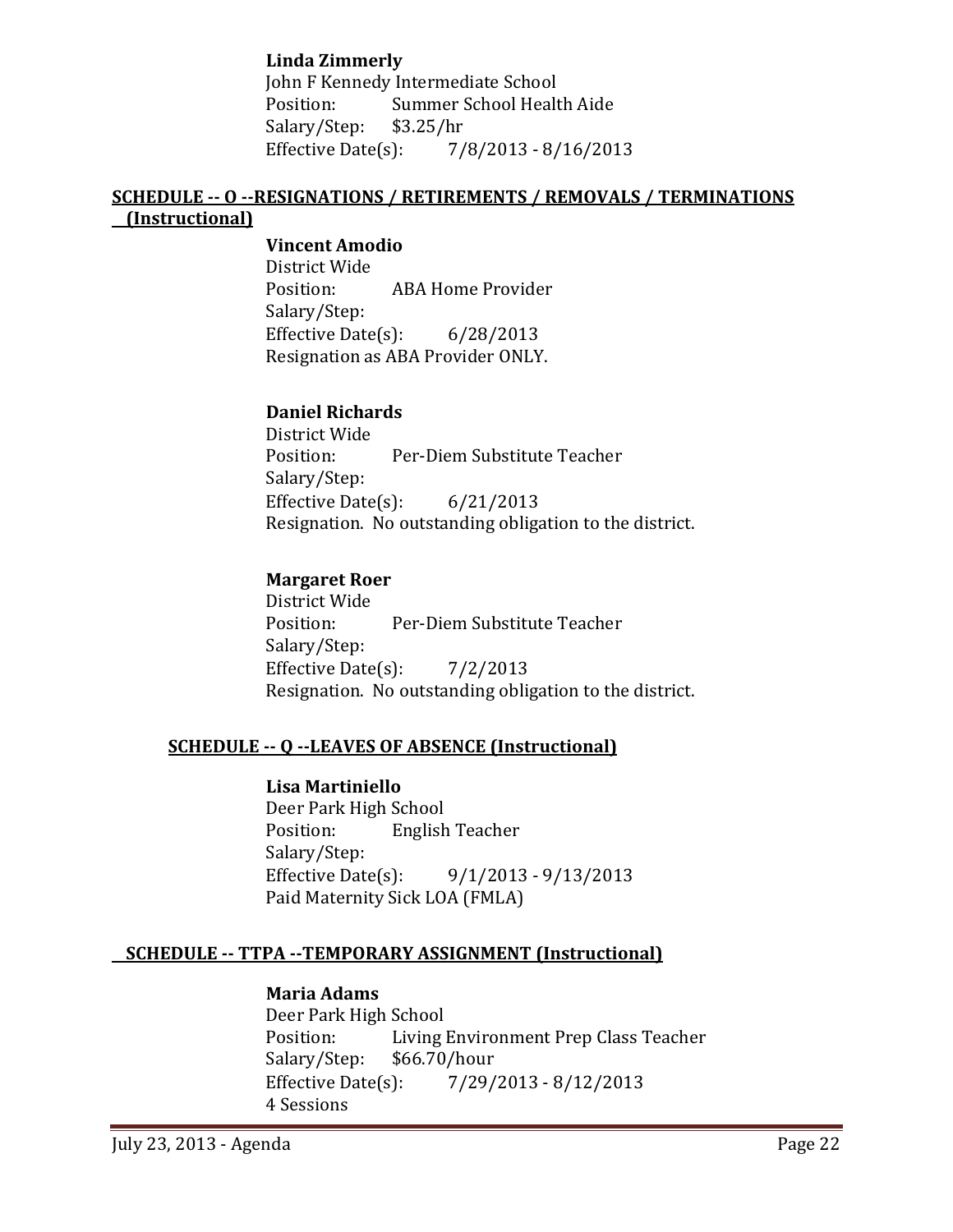#### **Thomas Alcabes**

District Wide Position: ABA Home Provider Salary/Step: \$50/hr Effective Date(s):  $\frac{7}{1/2013} - \frac{6}{30/2014}$ 

#### **Vincent Amodio**

District Wide Position: ABA Home Provider Salary/Step: \$50/hr Effective Date(s):  $\frac{7}{1/2013} - \frac{6}{30/2014}$ 

### **Joyce Carmen**

District Wide Position: ABA Home Provider Salary/Step: \$25/hr Effective Date(s):  $\frac{7}{1/2013} - \frac{6}{30/2014}$ 

#### **Heather Ciurleo**

District Wide Position: ABA Home Provider Salary/Step: \$50/hr Effective Date(s):  $\frac{7}{1/2013} - \frac{6}{30/2014}$ 

#### **John Colford**

District Wide Position: ABA Home Provider Salary/Step: \$50/hr Effective Date(s):  $\frac{7}{1/2013} - \frac{6}{30/2014}$ 

### **Lorrie Cook**

District Wide Position: ABA Home Provider Salary/Step: \$50/hr Effective Date(s):  $\frac{7}{1/2013} - \frac{6}{30/2014}$ 

### **Concetta Filippone**

District Wide Position: ABA Home Provider Salary/Step: \$50/hr Effective Date(s):  $\frac{7}{1/2013} - \frac{6}{30/2014}$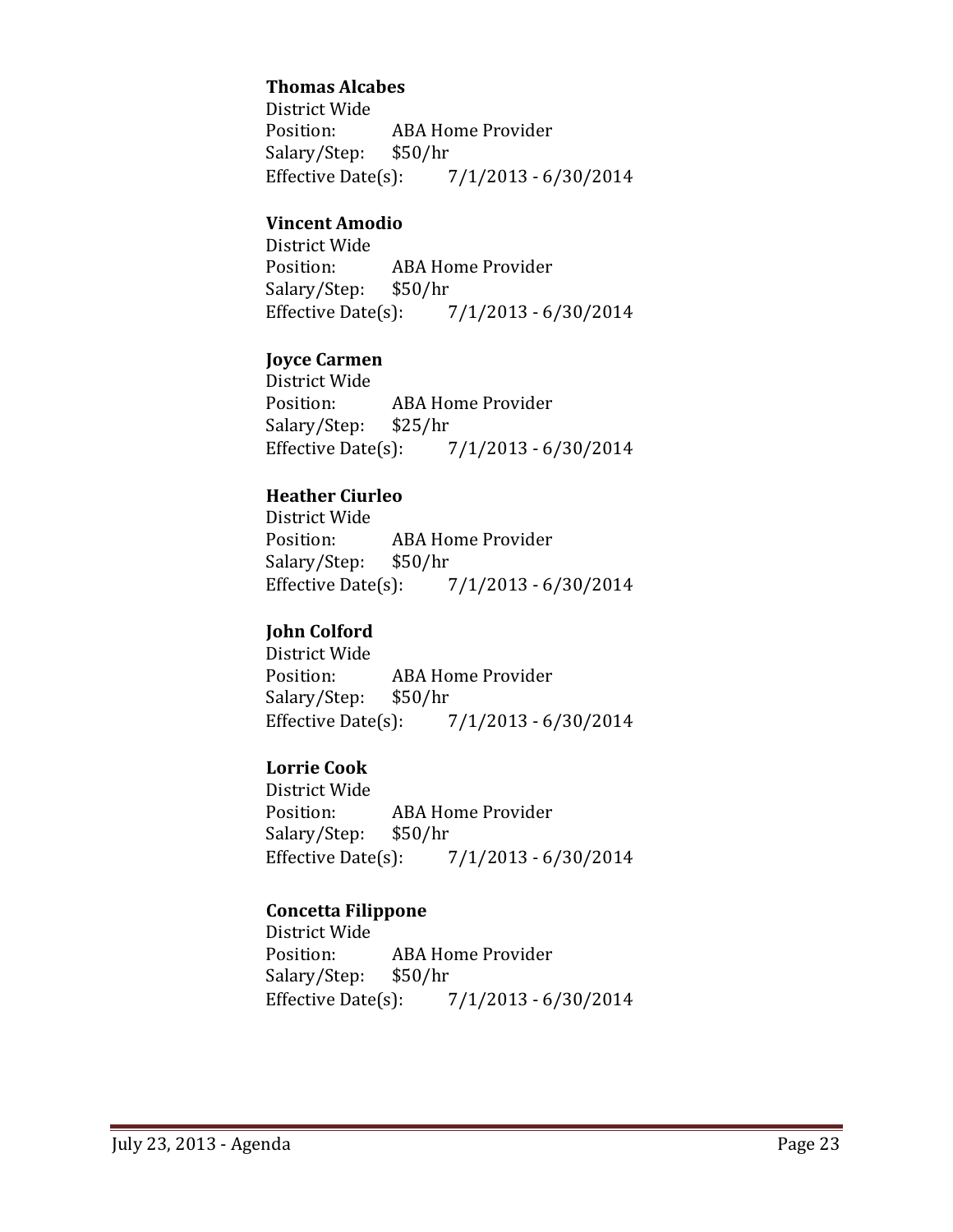### **Michelle Franco**

District Wide Position: ABA Home Provider Salary/Step: \$50/hr Effective Date(s):  $\frac{7}{1/2013} - \frac{6}{30/2014}$ 

### **James Henry**

Deer Park High School Position: Algebra Prep Class Teacher Salary/Step: \$66.70/hour Effective Date(s):  $\frac{7}{29/2013} - \frac{8}{12/2013}$  8 Sessions

### **Noemi Herles**

District Wide Position: ABA Home Provider Salary/Step: \$25/hr Effective Date(s):  $7/1/2013 - 6/30/2014$ 

### **Cynthia Kercy**

District Wide Position: ABA Home Provider Salary/Step: \$25/hr Effective Date(s):  $\frac{7}{1/2013} - \frac{6}{30/2014}$ 

### **Joanne King**

District Wide Position: ABA Home Provider Salary/Step: \$50/hr Effective Date(s):  $\frac{7}{1/2013} - \frac{6}{30/2014}$ 

### **Victor Lomonaco**

Deer Park High School Position: Global History Prep Class Teacher Salary/Step: \$66.70/hour Effective Date(s):  $7/29/2013 - 8/12/2013$  8 Sessions

### **Diane LoPiccolo**

District Wide Position: ABA Home Provider Salary/Step: \$50/hr Effective Date(s):  $\frac{7}{1/2013} - \frac{6}{30/2014}$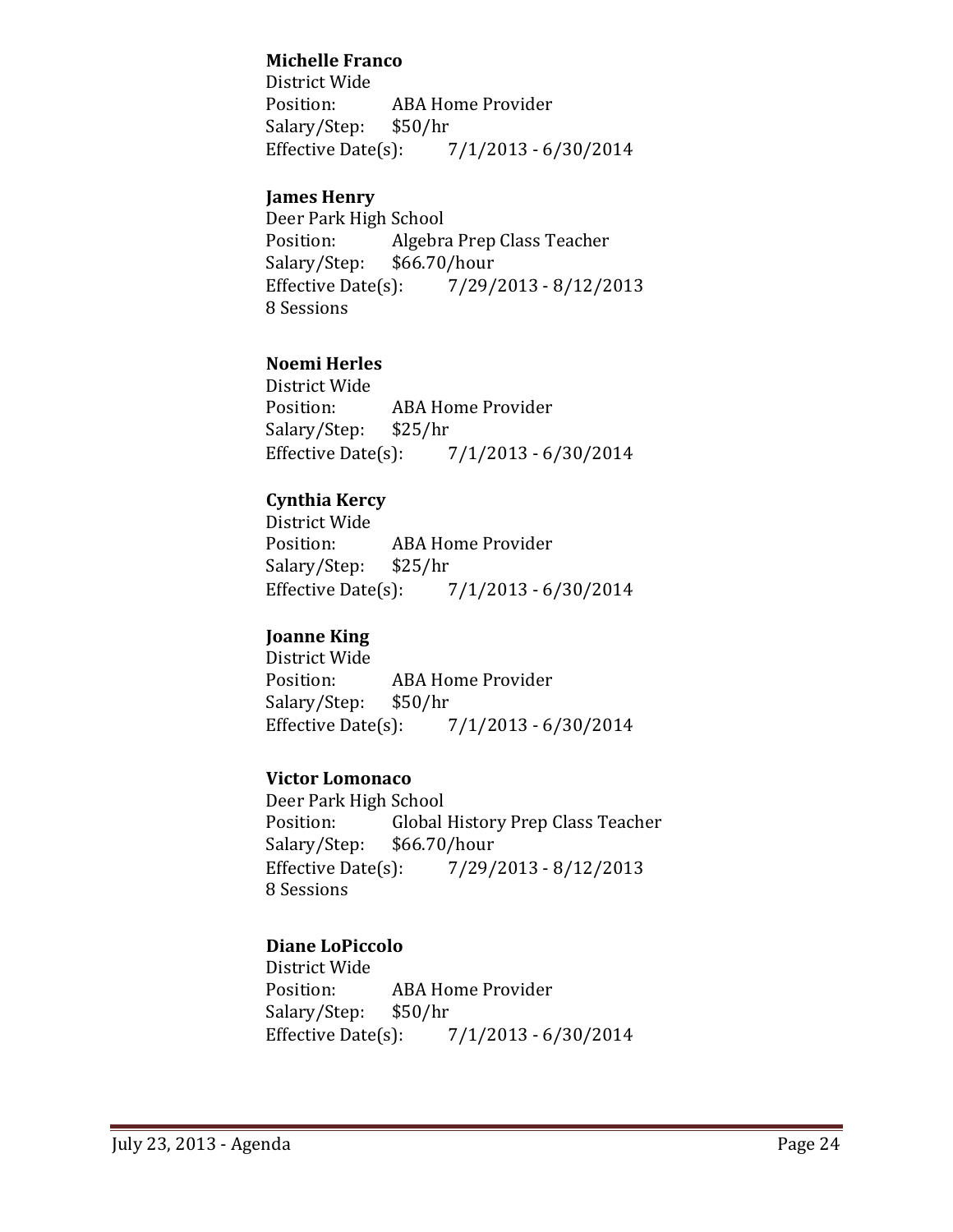### **Sarina Maros**

District Wide Position: ABA Home Provider Salary/Step: \$50/hr Effective Date(s):  $\frac{7}{1/2013} - \frac{6}{30/2014}$ 

### **Alex Mesimeris**

Deer Park High School Position: US History Prep Class Teacher Salary/Step: \$66.70/hour Effective Date(s):  $7/29/2013 - 8/12/2013$  4 Sessions

### **Holly Negron**

District Wide Position: ABA Home Provider Salary/Step: \$50/hr Effective Date(s):  $\frac{7}{1/2013} - \frac{6}{30/2014}$ 

### **Maria Reccardi**

District Wide Position: ABA Home Provider Salary/Step: \$25/hr Effective Date(s):  $\frac{7}{1/2013} - \frac{6}{30/2014}$ 

### **Jeremy Smith**

District Wide Position: ABA Home Provider Salary/Step: \$25/hr Effective Date(s):  $\frac{7}{1/2013} - \frac{6}{30/2014}$ 

### **Lori Sullivan**

District Wide Position: ABA Home Provider Salary/Step: \$50/hr Effective Date(s):  $\frac{7}{1/2013} - \frac{6}{30/2014}$ 

### **Kristen Thompson**

District Wide Position: ABA Home Provider Salary/Step: \$25/hr Effective Date(s):  $\frac{7}{1/2013} - \frac{6}{30/2014}$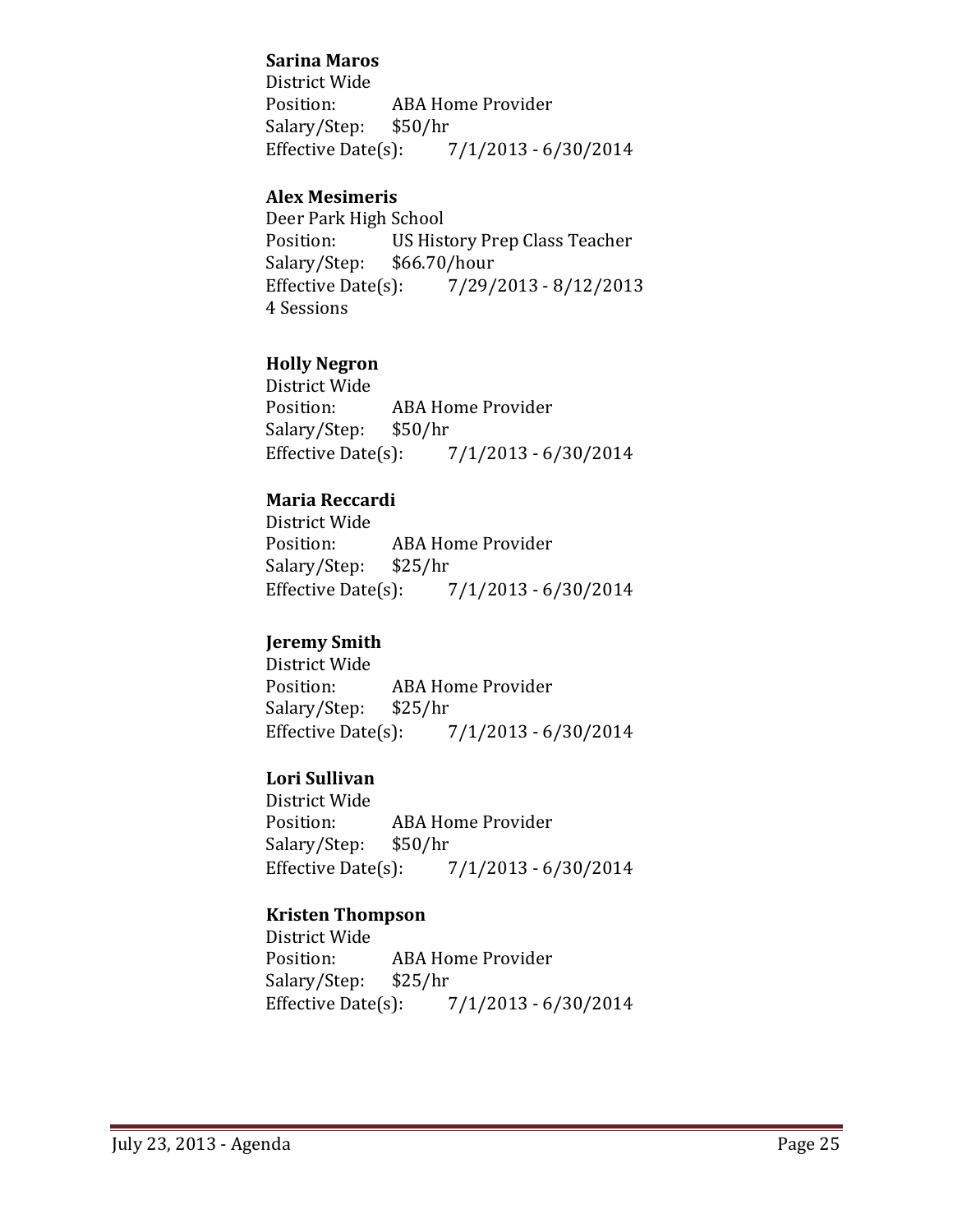### **Suzanne Wright**

District Wide Position: ABA Home Provider Salary/Step: \$25/hr Effective Date(s):  $7/1/2013 - 6/30/2014$ 

# **Linda Zimmerly**

District Wide Position: ABA Home Provider<br>Salary/Step: \$25/hr Salary/Step: Effective Date(s):  $7/1/2013 - 6/30/2014$ 

# **SCHEDULE 13/BP‐741 ‐ SCHEDULES OF BILLS PAYABLE**

| *WORKERS'           |                      |           |                |
|---------------------|----------------------|-----------|----------------|
| COMP.               | Daily Check Register | 6/17/2013 | \$10,877.90    |
| *WORKERS'           |                      |           |                |
| COMP.               | Daily Check Register | 6/18/2013 | \$7,300.41     |
| *WORKERS'           |                      |           |                |
| COMP.               | Daily Check Register | 6/25/2013 | \$3,360.00     |
| *SCHOOL LUNCH       | #19                  | 6/25/2013 | \$172,754.50   |
| *FEDERAL FUND       | #25                  | 6/25/2013 | \$108,854.36   |
| *GENERAL FUND       | #52                  | 6/25/2013 | \$1,423,397.11 |
| *FEDERAL FUND       | #26                  | 6/28/2013 | \$1,112.56     |
| *GENERAL FUND       | #53                  | 6/28/2013 | \$130,122.48   |
| *MEDICARE           |                      |           |                |
| REIMB.              | #54                  | 6/30/2013 | \$161,164.70   |
| *TRUST &            |                      |           |                |
| <b>AGENCY</b>       | #12                  | 6/30/2013 | \$4,207,683.48 |
| *GENERAL FUND       | #50                  | 6/30/2013 | \$734,469.38   |
| *WORKERS'           |                      |           |                |
| COMP.               | Daily Check Register | 7/1/2013  | \$10,988.24    |
| *WORKERS'           |                      |           |                |
| COMP.               | Daily Check Register | 7/2/2013  | \$4,650.00     |
| <b>WORKERS'</b>     |                      |           |                |
| COMP.               | Daily Check Register | 7/16/2013 | \$9,224.09     |
| <b>WORKERS'</b>     |                      |           |                |
| COMP.               | Daily Check Register | 7/16/2013 | \$9,882.66     |
| <b>CAPITAL FUND</b> | #1                   | 7/23/2013 | \$13,894.90    |
| <b>FEDERAL FUND</b> | #1                   | 7/23/2013 | \$1,586.55     |
| <b>SCHOOL LUNCH</b> | #1                   | 7/23/2013 | \$74,705.17    |
| <b>GENERAL FUND</b> | #3                   | 7/23/2013 | \$964,917.33   |
| <b>RESERVE FUND</b> | #1                   | 7/31/2013 | \$7,151.98     |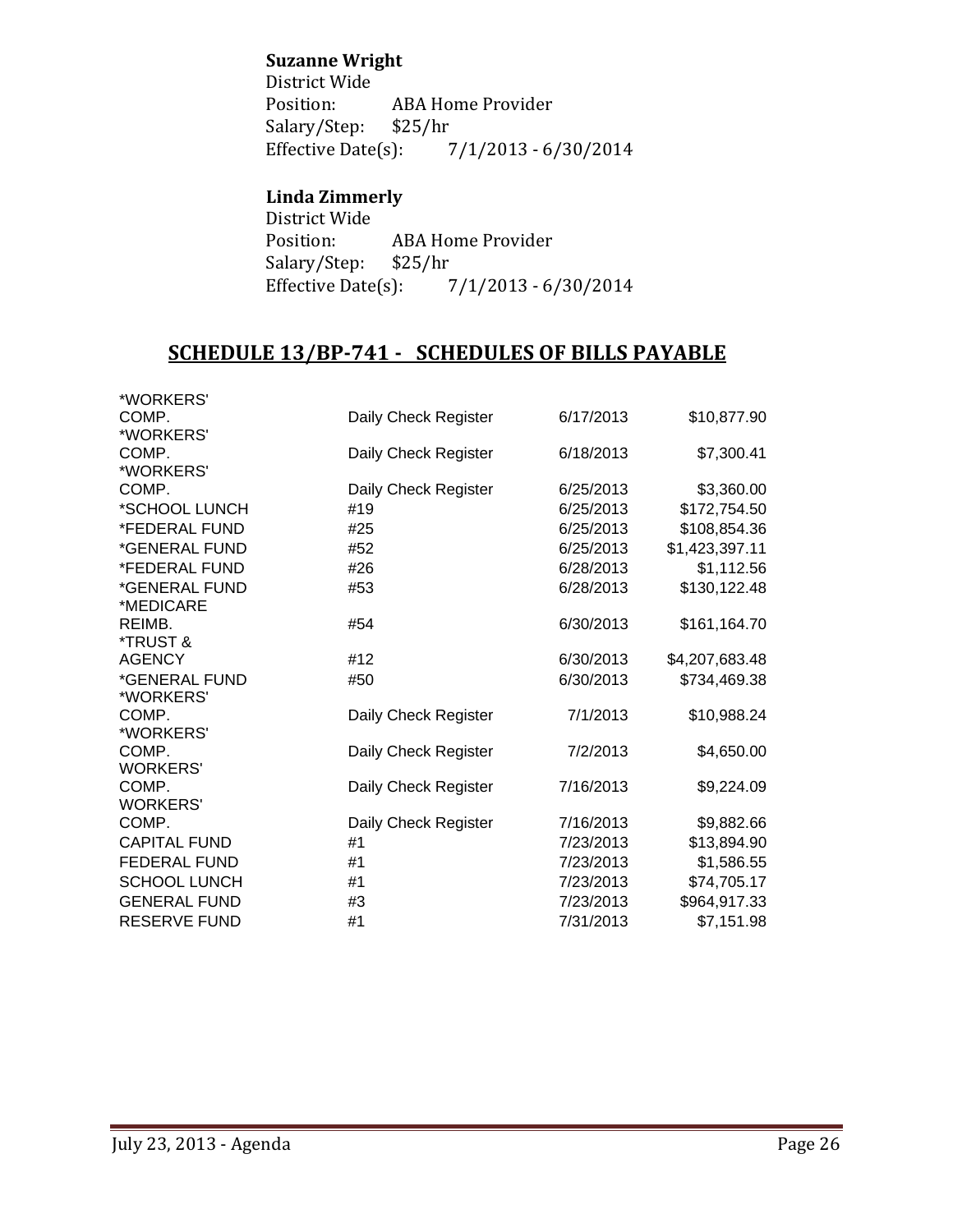# **SCHEDULE B13‐D‐015 – Asphalt Pavement Reconstruction/Masonary Reconstruction**

Bids for Bid # BDP13-015 Contract #1 Asphalt Pavement Reconstruction and Contract #2 Masonry Reconstruction (High School West Parking Lot and Building Repairs) were received and opened at 11:00 AM on July 19, 2013.

Bids were advertised in Newsday. Forms and specifications were processed in accordance with Section 103 of the General Municipal Law and bids were solicited on the Empire State Purchasing Group website at www.EmpireStateBidSystem.com.

Bids were received from the following vendors for Contract  $#1$ :

| A-1 Construction & Renovation, Inc.        | \$242,786.00 |
|--------------------------------------------|--------------|
| Baruti Construction Corp.                  | \$867,000.00 |
| Carter-Melence, Inc.                       | \$278,000.00 |
| Fasco Asphalt Paving, Inc.                 | \$189,740.00 |
| Pioneer Landscaping & Asphalt Paving, Inc. | \$219,000.00 |
| Posillico Civil, Inc.                      | \$169,000.00 |
| Rosemar Construction, Inc.                 | \$164,990.00 |
| Saracino Construction Corp.                | \$244,789.00 |
| Tri-State Paving, LLC                      | \$403,029.00 |

Bids were received from the following vendors for Contract  $#2$ :

| A-1 Construction & Renovation, Inc. | 4950.00      |
|-------------------------------------|--------------|
| Capitol Restoration Corp.           | \$28,786.00  |
| Carter-Melence, Inc.                | \$43,800.00  |
| Paza Contracting Corp.              | \$12,373.00  |
| Saracino Construction Corp.         | \$11,700.00  |
| Tri-State Paving, LLC               | \$103,000.00 |
| Valco Inc.                          | \$30,500.00  |

Present at bid opening: Lauren von Ende, Purchasing Agent and John M. Grillo, Architect.

It is recommended that the bid be awarded to the following vendors as the lowest responsible bidders meeting specifications:

| Contract #1 | Rosemar Construction, Inc.          | \$164,990.00 |
|-------------|-------------------------------------|--------------|
| Contract #2 | A-1 Construction & Renovation, Inc. | 4950.00      |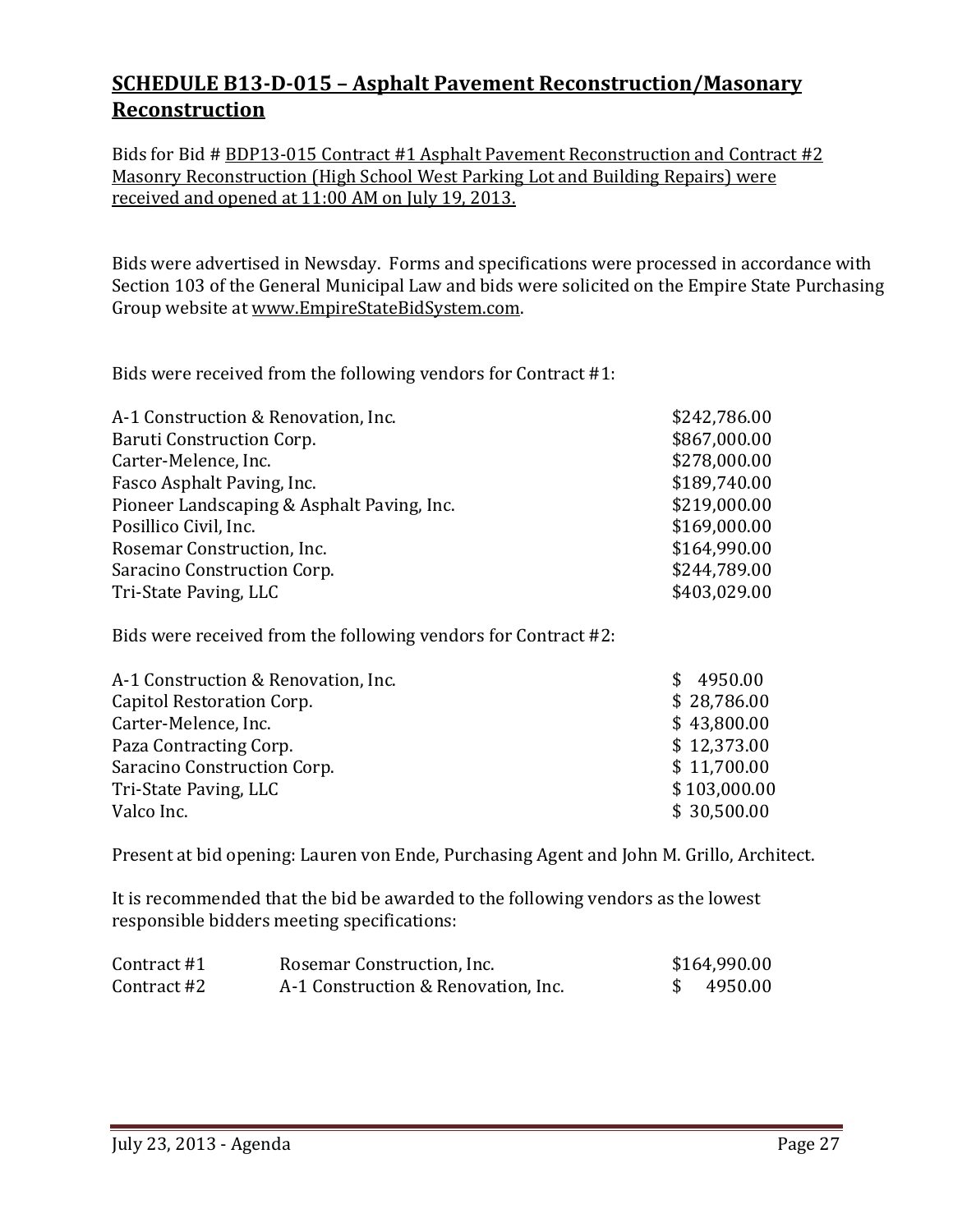# **SCHEDULE R13‐D‐014 – Special Education Services**

Proposals for RFP # RDP13-004 Special Education Services were received at 11:00 am on July 9, 2013.

Proposals were received from the following vendors:

Developmental Disabilities Institute

Proposals were received by Lauren von Ende, Purchasing Agent and recorded by Concetta Bertelle, Clerk Typist. 

It is recommended that the RFP be awarded to the following vendor:

Developmental Disabilities Institute

### **SCHEDULE B13‐D‐016 – Pupil Transportation To/From Eastwoods School**

Bids for Bid # BDP13-016 Pupil Transportation To and From Eastwoods School were received and opened at 11:00 am on July 18, 2013.

 Bids were advertised in Newsday. Forms and specifications were processed in accordance with Section 103 of the General Municipal Law and bids were solicited on the Empire State Purchasing Group website at www.EmpireStateBidSystem.com.

Bids were received from the following vendors:

| Acme Bus Corp. | \$799.00 per pupil per month, $1st$ pupil      |
|----------------|------------------------------------------------|
|                | \$799.00 per pupil per month, additional pupil |
|                | \$1300.00 driver assistant per month for group |

 Present at bid opening: Lauren von Ende, Purchasing Agent; Patricia Shea, Transportation Supervisor; and Concetta Bertelle, Clerk Typist. Vendors present were Patrice Y. Mitchem, Acme Bus Corp.

 It is recommended that the bid be awarded to the following vendor as the lowest responsible bidder meeting specifications:

| Acme Bus Corp. | \$799.00 per pupil per month, $1st$ pupil      |
|----------------|------------------------------------------------|
|                | \$799.00 per pupil per month, additional pupil |
|                | \$1300.00 driver assistant per month for group |

# **SCHEDULE 13‐E‐365 ‐ EXPLANATION OF BUDGETARY TRANSFERS** #T2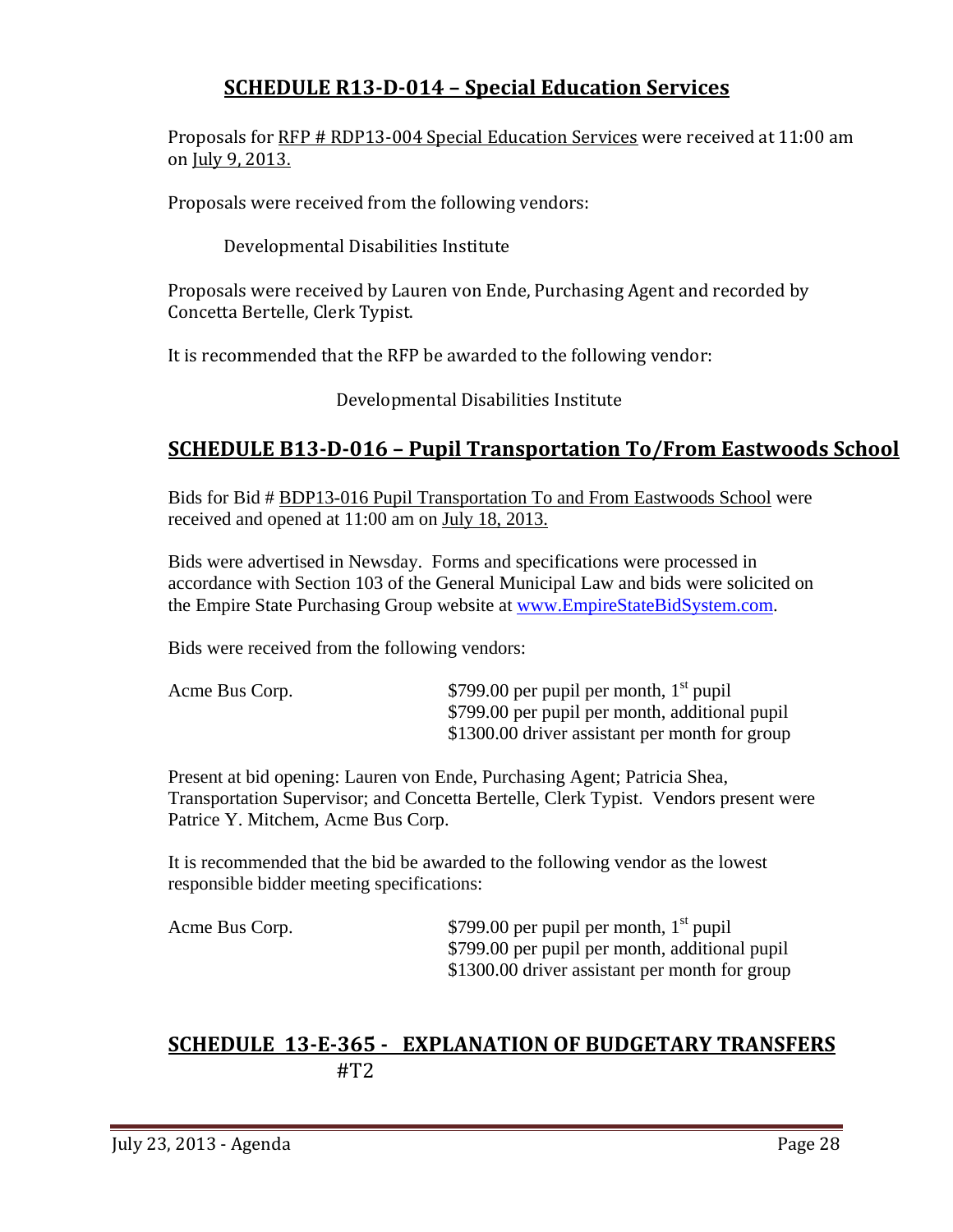# **SCHEDULE 13‐F‐228 ‐ CONTRACT REPORT**

## **SCHEDULE 7‐SE‐13 ‐ COMMITTEE RECOMMENDATIONS** (confidential)

# VI. **RECEIPT OF SCHEDULES**

*Recommend that the Board of Education approve the following receipt of schedules collectively:*

# **SCHEDULE 13‐A‐411 – TREASURERS REPORT**

| Statement of Revenues* -                    | General Fund -<br>Federal Fund -<br>School Lunch Fund - | June<br>June<br>May/June |
|---------------------------------------------|---------------------------------------------------------|--------------------------|
| <b>Treasurer's Report</b><br>$\blacksquare$ | June                                                    |                          |
| Cash Flow -                                 | June                                                    |                          |
| Claims Audit Report -                       | June 1, 2013 - June 30, 2013                            |                          |

# **SCHEDULE 13‐B‐741 ‐ APPROPRIATION BUDGET STATUS REPORT**

| Appropriation Budget Status Report*                               | General Fund -<br>Capital Fund (Regular/Bond) -                                                                                                                                                  | June<br>June     |
|-------------------------------------------------------------------|--------------------------------------------------------------------------------------------------------------------------------------------------------------------------------------------------|------------------|
|                                                                   | Federal Fund -<br>School Lunch Fund -                                                                                                                                                            | June<br>May/June |
| Extra-Classroom Activities Funds                                  | High School -<br>Robert Frost -                                                                                                                                                                  | June<br>June     |
| Trial Balance*<br>(June)<br>4 D. L. J. L. L. L. L. L. L. J. J. L. | General Fund<br>School Lunch<br>Workers' Comp. &<br>Unemployment<br><b>Federal Fund</b><br><b>Capital Projects</b><br>Trust & Agency<br><b>Private Purpose Trust</b><br><b>Flexible Benefits</b> |                  |

\*Pending Final Audit